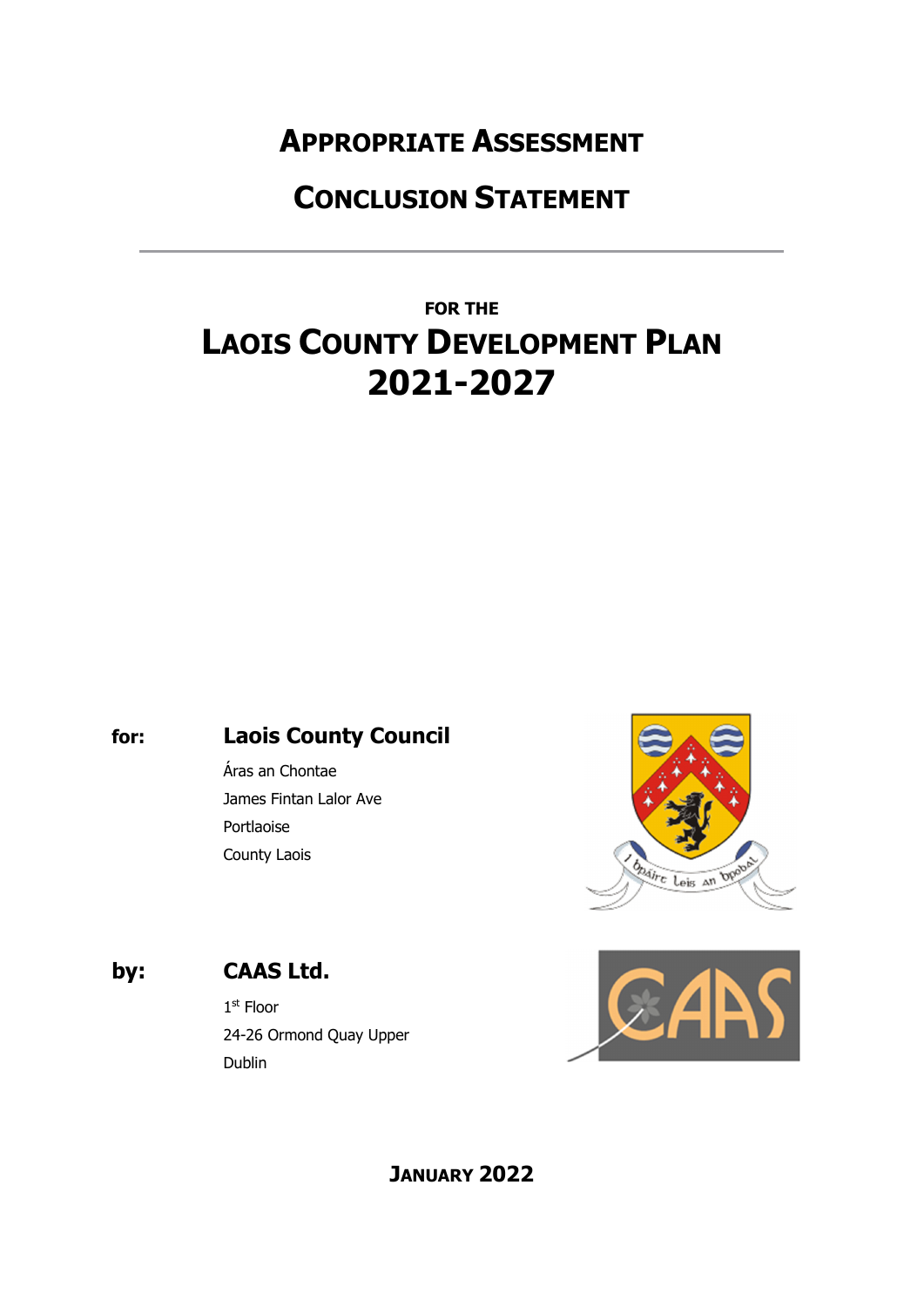## **Table of Contents**

| 1.1<br>1.2<br>1.3               | $\label{eq:interadd} \textit{Introduction}$               |  |
|---------------------------------|-----------------------------------------------------------|--|
| <b>Section 2</b>                | How the findings of the AA were factored into the Plan  2 |  |
| <b>Section 3</b>                |                                                           |  |
| 3.1<br>3.2<br>3.3<br>3.4<br>3.5 |                                                           |  |
|                                 |                                                           |  |

### **List of Tables**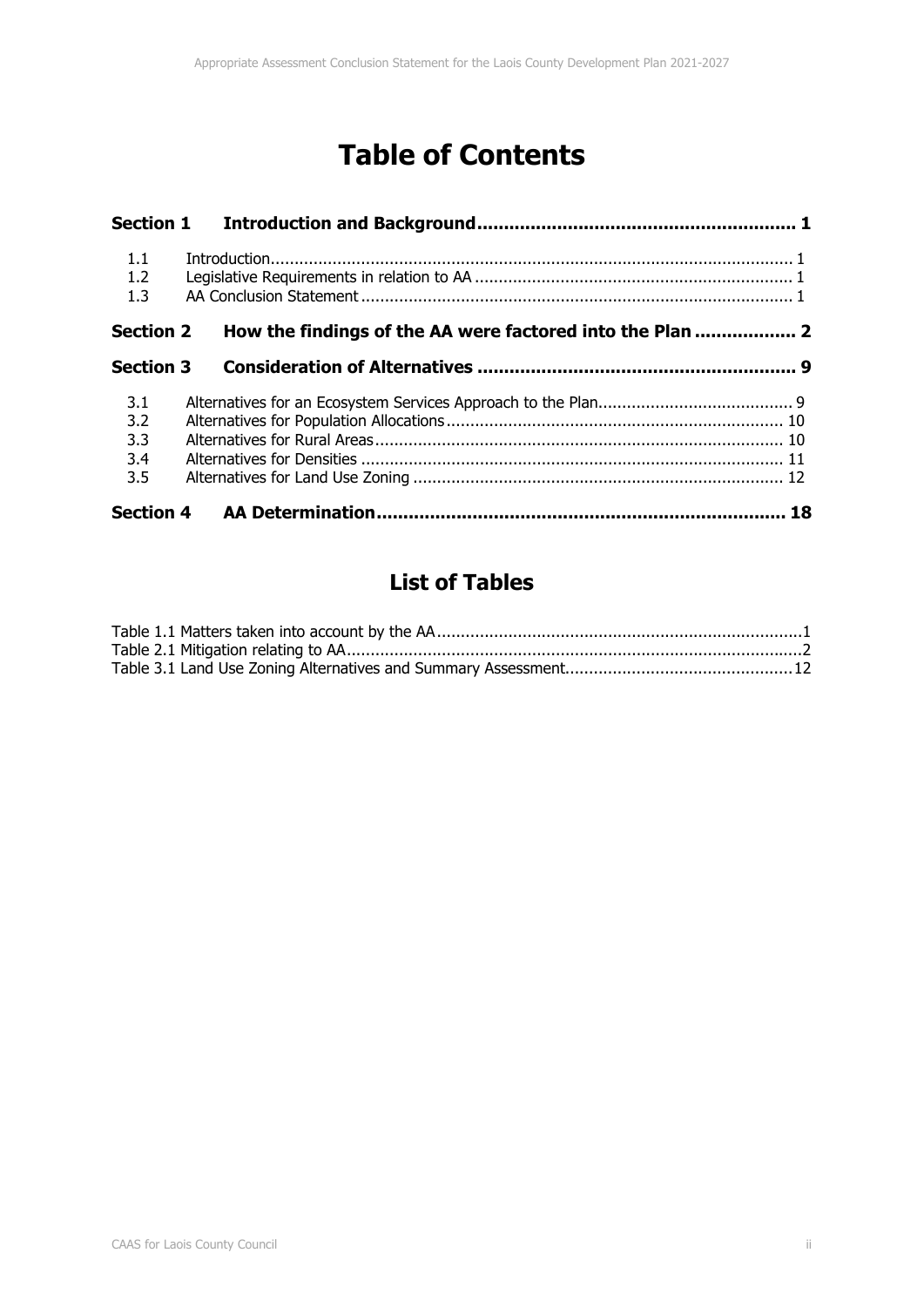## **Section 1 Introduction and Background**

### **1.1 Introduction**

This is the Appropriate Assessment (AA) Conclusion Statement for the Laois County Development Plan. The obligation to undertake AA derives from Article 6(3) and 6(4) of the Habitats Directive 92/43/EEC as transposed into Irish legislation by, inter alia, the Planning and Development Act 2000, as amended. AA is a focused and detailed impact assessment of the implications of a strategic action (such as a plan or programme) or project, alone and in combination with other strategic actions and projects, on the integrity of any European Site in view of its conservation objectives. This AA Conclusion Statement should be read in conjunction with the Plan and associated documents including the AA Natura Impact Report (NIR).

### **1.2 Legislative Requirements in relation to AA**

In carrying out the AA for the Plan, Planning and Development Act 2000, as amended, requires, inter alia, that the Council considers the matters arrayed in the first column on Table 1.1 below. The second column identifies how these issues have been addressed.

| Table 1.1 Matters taken into account by the AA |
|------------------------------------------------|
|------------------------------------------------|

| <b>Matter specified by the Regulations</b>                                                                                                                          | How addressed by AA                                                                                    |
|---------------------------------------------------------------------------------------------------------------------------------------------------------------------|--------------------------------------------------------------------------------------------------------|
| (a) the Natura Impact Report                                                                                                                                        | An AA NIR accompanies this AA Conclusion Statement and the Plan.                                       |
| (b) any supplemental information furnished in relation to any such report                                                                                           | This AA Conclusion Statement accompanies the NIR that provides additional<br>detail on European Sites. |
| (c) if appropriate, any additional information sought by the authority and furnished by                                                                             |                                                                                                        |
| the applicant in relation to a Natura Impact Report                                                                                                                 | Submissions made during the Plan preparation/AA process that were relevant                             |
| (d) any information or advice obtained by the public authority                                                                                                      | to the AA resulted in updates being made to the AA NIR.                                                |
| (e) if appropriate, any written submissions or observations made to the public authority<br>in relation to the application for consent for proposed plan or project | Proposed Material Alterations were screened for the need to undertake Stage                            |
|                                                                                                                                                                     | 2 AA (Stage 2 AA was undertaken on certain alterations).                                               |
| (f) any other relevant information                                                                                                                                  |                                                                                                        |

In addition to the above, the Regulations require that the Council makes available for inspection a determination regarding the outcome of the assessment with respect to whether or not the Plan would adversely affect the integrity of a European site (a copy of this determination is provided at Section 4).

### **1.3 AA Conclusion Statement**

Non-Statutory AA guidance (Department of Environment, Heritage and Local Government, 2009) states that (Section 4.14) it "is recommended that planning authorities include a clear and discrete AA Conclusion Statement as a distinct section in the written statement of the plan separate to the SEA statement." This guidance recommends that the following issues are addressed by the AA Conclusion Statement:

- Summary of how the findings of the AA were factored into the Plan (see Section 2);
- Reasons for choosing the Plan as adopted, in the light of other reasonable alternatives considered as part of the AA process (see Section 3);
- A declaration that the Plan as adopted will not have an adverse effect on the integrity of European Sites (provided at Section 4); and
- The NIR (the AA NIR is accompanied by this AA Conclusion Statement and has informed the AA Determination – see Section 4).

As recommended, this AA Conclusion Statement addresses the above issues.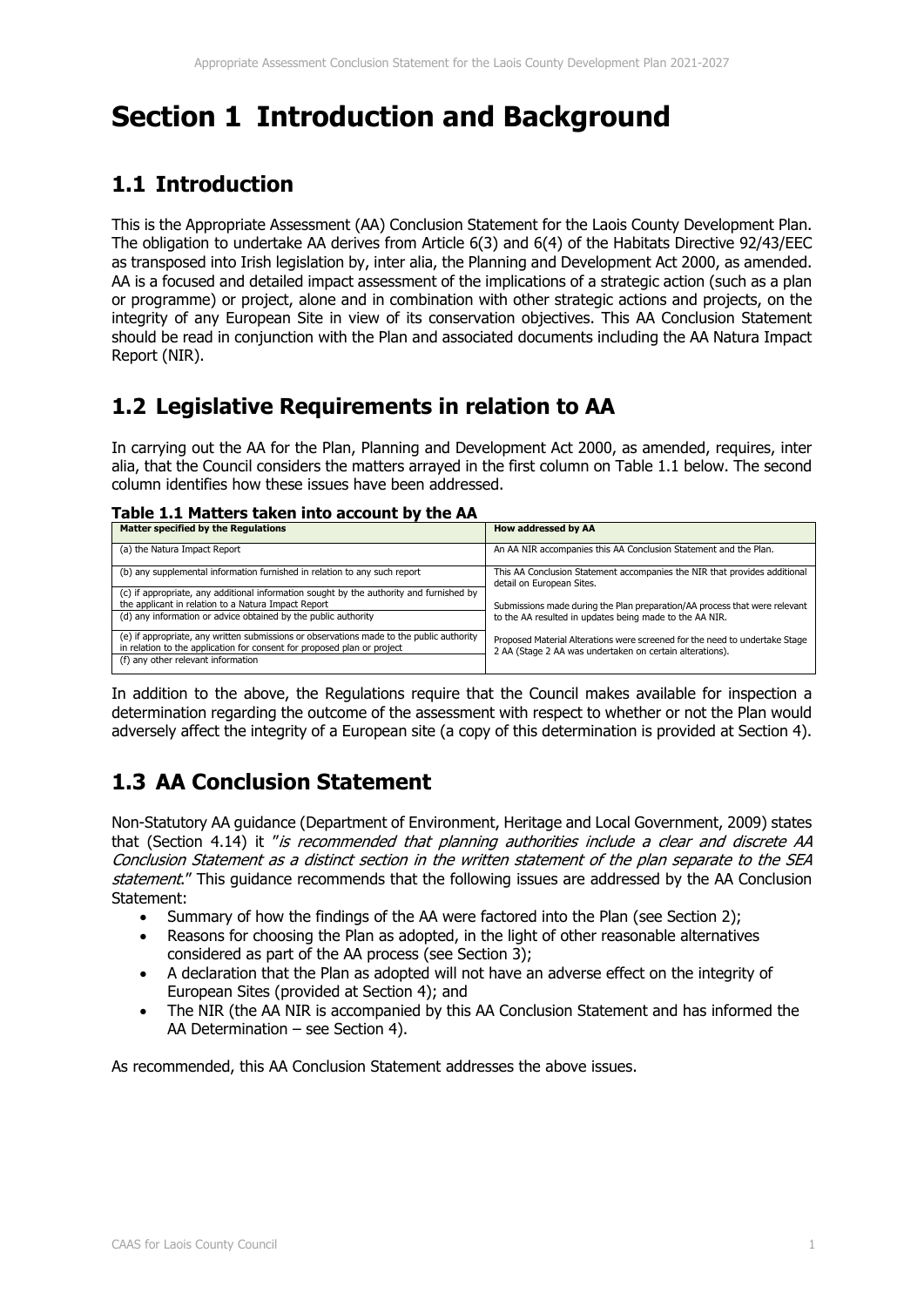### **Section 2 How the findings of the AA were factored into the Plan**

The SEA and AA team worked with the Plan-preparation team at the Council in order to integrate requirements for environmental protection and management into the Plan.

The Plan was prepared in an iterative manner whereby the Plan and AA documents have informed subsequent versions of the other. The findings of the AA were integrated into the Plan through mitigation measures. These mitigation measures ensure that there will be no significant effects to the ecological integrity of any European site from implementation of the Plan. The mitigation measures most relevant to the protection of European sites are identified in Table 2.1 below.

Furthermore, the detailed Plan preparation process undertaken by the Planning Department combined with specialist input from the SEA and AA process facilitated zoning that avoids inappropriate development being permitted in areas of high ecological sensitivity.

#### **Table 2.1 Mitigation relating to AA**

| Component           | Recommendations integrated into the Plan, included in:                                                                                                                                                                                                                                                   |  |  |
|---------------------|----------------------------------------------------------------------------------------------------------------------------------------------------------------------------------------------------------------------------------------------------------------------------------------------------------|--|--|
| <b>Biodiversity</b> | CS 17                                                                                                                                                                                                                                                                                                    |  |  |
| and flora           | Promote higher densities at appropriate locations, owing to position on public transport network where appropriate to do so having regard to Guidelines                                                                                                                                                  |  |  |
| and fauna           | for Planning Authorities on Sustainable Residential Developments in Urban Areas (DEHLG, 2009) and ensure that any plan or project associated with the<br>provision of new housing is subject to Appropriate Assessment Screening in compliance with the Habitats Directive, and subsequent assessment as |  |  |
|                     |                                                                                                                                                                                                                                                                                                          |  |  |
|                     |                                                                                                                                                                                                                                                                                                          |  |  |
|                     | required.                                                                                                                                                                                                                                                                                                |  |  |
|                     | CS 21                                                                                                                                                                                                                                                                                                    |  |  |
|                     | Promote higher densities at appropriate locations, owing to position on public transport network where appropriate to do so having regard to Guidelines                                                                                                                                                  |  |  |
|                     | for Planning Authorities on Sustainable Residential Developments in Urban Areas (DEHLG, 2009) and ensure that any plan or project associated with the                                                                                                                                                    |  |  |
|                     | provision of new housing is subject to Appropriate Assessment Screening in compliance with the Habitats Directive, and subsequent assessment as                                                                                                                                                          |  |  |
|                     | required:                                                                                                                                                                                                                                                                                                |  |  |
|                     | CA ST 1<br>Protect and enhance the County's floodplains subject to flooding as "green infrastructure" where appropriate and subject to compliance                                                                                                                                                        |  |  |
|                     | with the Habitats Directive;                                                                                                                                                                                                                                                                             |  |  |
|                     | RH <sub>4</sub>                                                                                                                                                                                                                                                                                          |  |  |
|                     | Provide for sustainable rural housing in the County in accordance with the Sustainable Rural Housing: Guidelines for Planning Authorities                                                                                                                                                                |  |  |
|                     | (DEHLG, 2005)', EPA Code of Practice: Wastewater Treatment Systems for Single Houses (2009) and ensure that any plan or project associated with                                                                                                                                                          |  |  |
|                     | the provision of new housing is subject to Appropriate Assessment Screening in compliance with the Habitats Directive, and subsequent assessment as                                                                                                                                                      |  |  |
|                     | required:                                                                                                                                                                                                                                                                                                |  |  |
|                     | NRPO 4<br>Prepare an Open Space Plan for the County having regard to the town parks, riverside walks and other amenity spaces and resources                                                                                                                                                              |  |  |
|                     | and ensure that any plan or project associated with open space planning or tourism is subject to Appropriate Assessment Screening in compliance with                                                                                                                                                     |  |  |
|                     | the Habitats Directive, and subsequent assessment as required                                                                                                                                                                                                                                            |  |  |
|                     | NRPO <sub>7</sub><br>Investigate the feasibility of the following specific recreation and leisure projects subject to the Habitats and Birds Directives:                                                                                                                                                 |  |  |
|                     | Support the ongoing development of an athletic track, including provision of dressing rooms and tartan resurface in Portlaoise;<br>$\bullet$                                                                                                                                                             |  |  |
|                     | $\bullet$                                                                                                                                                                                                                                                                                                |  |  |
|                     | Investigate and facilitate where appropriate the provision of strategic greenways throughout the County.                                                                                                                                                                                                 |  |  |
|                     | NRPO <sub>13</sub><br>Facilitate the development of greenways / blueways along the main waterways through the County - Grand Canal, River Barrow and                                                                                                                                                     |  |  |
|                     | River Nore and their tributaries subject to the Habitats and Birds Directives and the proper planning and development of the areas                                                                                                                                                                       |  |  |
|                     | ABT <sub>2</sub>                                                                                                                                                                                                                                                                                         |  |  |
|                     | Support in principle and investigate the feasibility of, subject to compliance with the Habitats and Birds Directive, developing and marketing off-road                                                                                                                                                  |  |  |
|                     | Slieve Bloom Mountain Biking Trail by Coillte, Mountmellick -- Portlaoise - Abbeyleix Greenway and Durrow Green Network Cycle Trail in co-operation                                                                                                                                                      |  |  |
|                     | with relevant stakeholders including Durrow Development Forum.                                                                                                                                                                                                                                           |  |  |
|                     | ABT <sub>3</sub>                                                                                                                                                                                                                                                                                         |  |  |
|                     | Develop on-road cycle trails in the Slieve Blooms along existing lightly-trafficked roads in partnership with cycling clubs, Offaly County Council, Laois                                                                                                                                                |  |  |
|                     |                                                                                                                                                                                                                                                                                                          |  |  |
|                     | Sports Partnership, Laois Partnership Company and the National Trails Office, subject to compliance with the Habitats and Birds Directive                                                                                                                                                                |  |  |
|                     | ABT <sub>6</sub>                                                                                                                                                                                                                                                                                         |  |  |
|                     | Promote and investigate the feasibility of, subject to compliance with the habitats and Birds Directives, sustainable developing and improving of                                                                                                                                                        |  |  |
|                     | facilities and infrastructure supporting water based tourism activities, (including shore side interpretive centres and jetties). Development proposals                                                                                                                                                  |  |  |
|                     | outside settlement centres will be required to demonstrate a need to locate in the area and will be required to ensure that the ecological integrity and                                                                                                                                                 |  |  |
|                     | water quality of the river or lake, including lakeshore and riparian habitats, is not adversely affected by the development                                                                                                                                                                              |  |  |
|                     | <b>TM 15</b>                                                                                                                                                                                                                                                                                             |  |  |
|                     | Where relevant, the Council and those receiving permission for development under the Plan shall seek to manage any increase in visitor numbers                                                                                                                                                           |  |  |
|                     | and/or any change in visitor behaviour in order to avoid significant effects, including loss of habitat and disturbance. Management measures may                                                                                                                                                         |  |  |
|                     |                                                                                                                                                                                                                                                                                                          |  |  |
|                     | include ensuring that new projects and activities are a suitable distance from ecological sensitivities. Visitor/Habitat Management Plans will be required                                                                                                                                               |  |  |
|                     | for proposed projects as relevant and appropriate                                                                                                                                                                                                                                                        |  |  |
|                     | CH <sub>2</sub>                                                                                                                                                                                                                                                                                          |  |  |
|                     | Take responsibility for the development of a more sustainable tourism industry which minimises adverse impacts on local communities, the built                                                                                                                                                           |  |  |
|                     | heritage, landscapes, habitats and species; leaving them undiminished as a resource for future generations, while supporting social and economic                                                                                                                                                         |  |  |
|                     | prosperity                                                                                                                                                                                                                                                                                               |  |  |
|                     | Support the development and marketing of the Barrow Blueway and facilitate related commercial opportunities in Vicarstown, Portarlington,                                                                                                                                                                |  |  |
|                     | Graiguecullen and Portlaoise, subject to compliance with the Habitats Directive                                                                                                                                                                                                                          |  |  |
|                     | <b>NH 2</b>                                                                                                                                                                                                                                                                                              |  |  |
|                     | Support the development and marketing of the Erkina River Blueway in association with all relevant stakeholders and facilitate related commercial                                                                                                                                                        |  |  |
|                     | opportunities in the area, subject to compliance with the Habitats and Birds Directive                                                                                                                                                                                                                   |  |  |
|                     | NH <sub>3</sub>                                                                                                                                                                                                                                                                                          |  |  |
|                     | Promote and facilitate the continued development of the Slieve Bloom Mountains bike trail as a key tourism asset for the County and as part of the                                                                                                                                                       |  |  |
|                     |                                                                                                                                                                                                                                                                                                          |  |  |
|                     | tourism offer on the Slieve Bloom Mountains, in conjunction with Offaly County Council.                                                                                                                                                                                                                  |  |  |
|                     | In addition, it is the Council policy to (i) promote the further development of walking trails on the mountains, (ii) connect to and develop Clonaslee,                                                                                                                                                  |  |  |
|                     | Camross, Coolrain and Rosenalis as a service hubs for the area and (iii) promote and facilitate links to / from other existing and proposed greenways,                                                                                                                                                   |  |  |
|                     | blueways and peatways (iv) Support the development of visitor centre facilities in Baunreagh, , subject to compliance with the Habitats and Birds                                                                                                                                                        |  |  |
|                     | <b>Directive</b>                                                                                                                                                                                                                                                                                         |  |  |
|                     | RL <sub>2</sub><br>Facilitate the development of agriculture while ensuring that natural waters, wildlife habitats and conservation areas are protected from                                                                                                                                             |  |  |
|                     | pollution.                                                                                                                                                                                                                                                                                               |  |  |
|                     | Encourage, subject to compliance with the Habitats and Birds Directives, access to forestry including private forestry for amenity and<br>RL <sub>7</sub>                                                                                                                                                |  |  |
|                     | educational purposes including the provision of walking routes, cycling routes, mountain biking routes, mountain trails, nature trails and orienteering;                                                                                                                                                 |  |  |
|                     | <b>RL 14</b><br>Support in principle the expansion of the aggregates and concrete products industry which offers opportunity for employment and                                                                                                                                                          |  |  |
|                     | economic development generally subject to environmental, traffic and planning considerations and ensure that any plan or project associated with                                                                                                                                                         |  |  |
|                     |                                                                                                                                                                                                                                                                                                          |  |  |
|                     | extractive industry is subject to Appropriate assessment screening in compliance with the Habitats Direction and subsequent assessment as required,                                                                                                                                                      |  |  |
|                     | applicants for planning permission shall have regard to the GSI-ICF Quarrying Guidelines;                                                                                                                                                                                                                |  |  |
|                     | Investigate the feasibility of developing a National Scale Centre for Off-Road Mountain-Biking in the Slieve Bloom Mountains, subject to<br>TRANS <sub>45</sub>                                                                                                                                          |  |  |
|                     | planning permission & the Habitats' and Birds Directives;                                                                                                                                                                                                                                                |  |  |
|                     |                                                                                                                                                                                                                                                                                                          |  |  |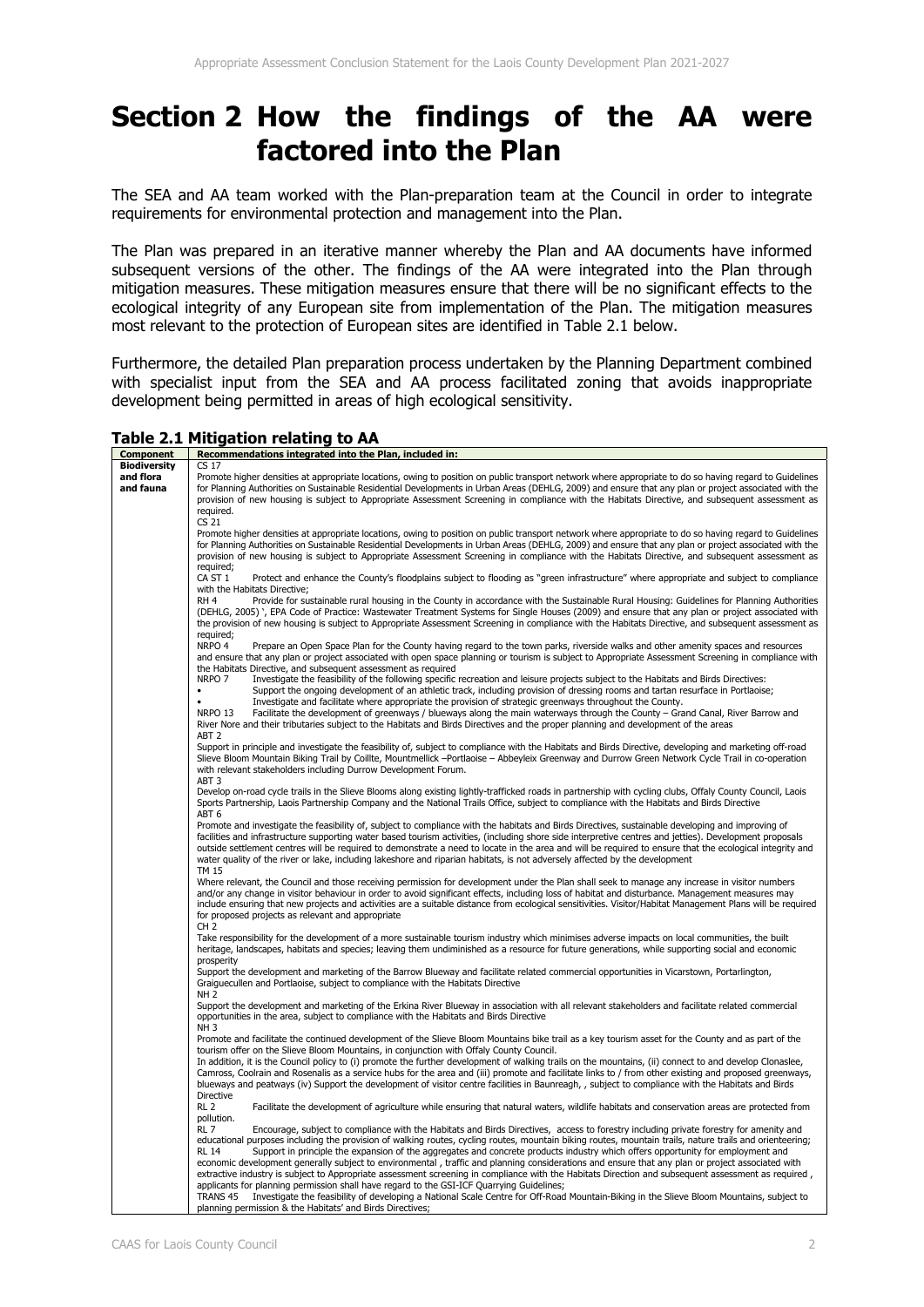| Component | Recommendations integrated into the Plan, included in:                                                                                                                                                                                                                                                              |
|-----------|---------------------------------------------------------------------------------------------------------------------------------------------------------------------------------------------------------------------------------------------------------------------------------------------------------------------|
|           | Continue to audit, maintain and promote walking trails and walking events in the Slieve Blooms, subject to planning permission & the<br>TRANS 47                                                                                                                                                                    |
|           | Habitats' and Birds Directives                                                                                                                                                                                                                                                                                      |
|           | TRANS <sub>48</sub><br>Designate the following graded on-road cycling trails in the Slieve Blooms; install related signage and improve road surfaces along these<br>trails, as resources allow; produce trail maps and market the trails, subject to the Habitats' and Birds Directives;                            |
|           | Establish a new Woodenbridge Walking Trail linking Durrow and Ballacolla, subject to the Habitats' Directive<br>TRANS 52                                                                                                                                                                                            |
|           | Encourage, pursuant to Article 10 of the Habitats Directive, the management of features of the landscape, such as traditional field<br><b>BNH 15</b>                                                                                                                                                                |
|           | boundaries and laneways, important for the ecological coherence of the Natura 2000 network and essential for the migration, dispersal and genetic                                                                                                                                                                   |
|           | exchange of wild species.<br>LCA 17<br>Maintain the rivers throughout the County whilst ensuring that all works are carried out subject to appropriate environmental assessment                                                                                                                                     |
|           | in accordance with Article 6 of the Habitats Directive, in respect of any proposed development likely to have an impact on a designated natural                                                                                                                                                                     |
|           | heritage site, site proposed to be designated and any additional sites that may be designated during the period of this Plan                                                                                                                                                                                        |
|           | Preserve riverside historic features and their landscape settings. Conserve valuable habitats focused on and around river corridors and<br>LCA 18                                                                                                                                                                   |
|           | estuaries including European and national designations<br><b>LCA 19</b><br>Recognise the potential constraints on development created by river flood plains and the value of these flood plains as increasingly rare                                                                                                |
|           | habitats                                                                                                                                                                                                                                                                                                            |
|           | <b>LCA 24</b><br>Conserve valuable habitats including any European and national designations                                                                                                                                                                                                                        |
|           | Policy Objectives for Biodiversity and Designated Sites<br>BNH 1                                                                                                                                                                                                                                                    |
|           | Protect, conserve, and seek to enhance the County's biodiversity and ecological connectivity<br>BNH <sub>2</sub><br>Conserve and protect habitats and species listed in the Annexes of the EU Habitats Directive (92/43/EEC) (as amended) and the Birds                                                             |
|           | Directive (2009/147/EC), the Wildlife Acts 1976 and 2010 (as amended) and the Flora Protection Orders.                                                                                                                                                                                                              |
|           | BNH 3<br>Support and co-operate with statutory authorities and others in support of measures taken to manage proposed or designated sites in                                                                                                                                                                        |
|           | order to achieve their conservation objectives and maintain the favourable conservation status and conservation value of Sites under National and                                                                                                                                                                   |
|           | European legislation and International Agreements and maintain and /develop linkages between them where feasible.<br>BNH 4<br>Protect and maintain the conservation value of all existing and future Natural Heritage Areas, Nature Reserves, Ramsar Sites, Wildfowl                                                |
|           | Sanctuaries and Biogenetic Reserves in the County.                                                                                                                                                                                                                                                                  |
|           | BNH <sub>5</sub><br>Projects giving rise to significant cumulative, direct, indirect or secondary impacts on Natura 2000 sites arising from their size or scale,                                                                                                                                                    |
|           | land take, proximity, resource requirements, emissions (disposal to land, water or air), transportation requirements, duration of construction, operation,<br>decommissioning or from any other effects shall not be permitted on the basis of this Plan (either individually or in combination with other plans or |
|           | projects) <sup>1</sup> . Screening for AAs and AAs undertaken shall take into account invasive species as relevant.                                                                                                                                                                                                 |
|           | BNH 6<br>Assess, in accordance with the relevant legislation, all proposed developments which are likely to have a significant effect (directly or                                                                                                                                                                  |
|           | through indirect or cumulative impact) on designated natural heritage sites, sites proposed for designation and protected species.                                                                                                                                                                                  |
|           | BNH 7<br>Protect Natural Heritage Areas (NHA) from developments that would adversely affect their special interests.<br>BNH 8                                                                                                                                                                                       |
|           | Recognise and protect the significant geological value of sites in County Laois and safeguard these sites, in consultation with the Geological<br>Survey of Ireland and in accordance with the National Heritage Plan and "Geological Heritage Guidelines for the Extractive Industry".                             |
|           | Engage with the National Parks and Wildlife Service to ensure Integrated Management Plans are prepared for all Natura sites (or parts<br>BNH 9                                                                                                                                                                      |
|           | thereof) and ensure that plans are fully integrated with the County Development Plan and other plans and programmes, with the intention that such                                                                                                                                                                   |
|           | plans are practical, achievable and sustainable and have regard to all relevant ecological, cultural, social and economic considerations and with special<br>regard to local communities.                                                                                                                           |
|           | <b>BNH 10</b><br>Support the objectives of the All Ireland Pollinator Plan 2015-2020 by encouraging the planting of pollinator friendly trees and plants within                                                                                                                                                     |
|           | grass verges along public roads and existing and future greenways, new hedgerows, public parks and public open spaces in towns and villages, including                                                                                                                                                              |
|           | part of mixed use and residential developments                                                                                                                                                                                                                                                                      |
|           | <b>BNH 11</b><br>Support measures to protect Swift population such as the creation of Swift nest cavities in all new commercial and public buildings<br>(schools/libraries, etc).                                                                                                                                   |
|           | Development Management Standard for Designated Sites                                                                                                                                                                                                                                                                |
|           | <b>Policy Objectives for Trees, Woodlands and Hedgerows</b>                                                                                                                                                                                                                                                         |
|           | Undertake a study within the lifetime of the Plan and for all Local Area Plans to document and map trees and groups of trees that require<br><b>BNH 17</b>                                                                                                                                                          |
|           | preservation and prepare Tree Preservation Orders for individual trees, groups of trees or woodland areas where expedient and in the interests of visual<br>amenity, biodiversity and the environment.                                                                                                              |
|           | <b>BNH 18</b><br>Protect individual trees, groups of trees and woodland in the interests of landscape conservation (including townscapes) and nature                                                                                                                                                                |
|           | conservation as part of the development management process                                                                                                                                                                                                                                                          |
|           | <b>BNH 19</b><br>Protect existing hedgerows, particularly of historical and archaeological importance of townland boundaries, from unnecessary removal in                                                                                                                                                           |
|           | order to preserve the rural character of the countryside ad promote biodiversity<br><b>BNH 20</b><br>Ensure that hedgerow removal to facilitate development is kept to an absolute minimum and, where unavoidable, a requirement for                                                                                |
|           | mitigation planting will be required comprising a hedge of similar length and species composition to the original, established as close as is practicable to                                                                                                                                                        |
|           | the original and where possible linking in to existing adjacent hedges. Native plants of a local provenance should be used for any such planting                                                                                                                                                                    |
|           | Promote and develop urban forests in parkland and street trees in urban settlements to enhance public realm and increase tree canopy<br><b>BNH 21</b><br>coverage and diversity.                                                                                                                                    |
|           | <b>BNH 22</b><br>Ensure that hedgerow and mature tree removal to facilitate development is kept to an absolute minimum and, where unavoidable, a                                                                                                                                                                    |
|           | requirement for mitigation planting will be required comprising a hedge of similar length and species composition to the original, established as close as                                                                                                                                                          |
|           | is practicable to the original and where possible linking in to existing adjacent hedges. Native plants of a local provenance should be used for any such                                                                                                                                                           |
|           | planting<br>Trees, Woodland and Hedgerows Development Management Standards                                                                                                                                                                                                                                          |
|           | <b>Policy Objectives for Waterways and Wetlands</b>                                                                                                                                                                                                                                                                 |
|           | Protect waterbodies and watercourses from inappropriate development, to ensure they are retained for their biodiversity and flood<br><b>BNH 23</b>                                                                                                                                                                  |
|           | protection values and to conserve and enhance where possible, the wildlife habitats of the County's rivers and riparian zones, lakes, canals and streams<br>which occur outside of designated areas to provide a network of habitats and biodiversity corridors throughout the County.                              |
|           | <b>BNH 24</b><br>Promote and develop the Barrow Blueway initiative and work with State Agencies, landowners, local communities and other relevant groups                                                                                                                                                            |
|           | to protect and manage inland waters, river corridors and their floodplains from degradation and damage, and to recognise and promote them as natural                                                                                                                                                                |
|           | assets of the urban and rural environment<br>Facilitate the development of the Grand Canal for cycling, walking and nature study. Investigate the possibility of developing long distance<br><b>BNH 25</b>                                                                                                          |
|           | walking routes/Greenway, within the lifetime of the Plan, along the disused Mountmellick Grand Canal Line.                                                                                                                                                                                                          |
|           | Protect riparian corridors by reserving land along their banks for ecological corridors and maintain them free from inappropriate<br><b>BNH 26</b>                                                                                                                                                                  |
|           | development. Where developments are proposed adjacent to waterways in previously undeveloped areas, the Planning Authority will require a general                                                                                                                                                                   |
|           | setback distance of a minimum of 10 metres from the waterways edge, subject to site-specific characteristics and the nature and design of the<br>development. In previously developed areas, for example, within town centres, this general setback distance is likely to be reduced and should be part             |
|           | of any pre-planning consultations with the Council.                                                                                                                                                                                                                                                                 |
|           | <b>BNH 27</b><br>Require that development along rivers set aside lands for pedestrian routes and cycleways that could link to the broader area and                                                                                                                                                                  |
|           | established settlements in the area.<br><b>BNH 28</b>                                                                                                                                                                                                                                                               |
|           | Provide for public access to waterways where feasible and appropriate, in partnership with the National Parks and Wildlife Service (NPWS),<br>Waterways Ireland and other relevant stakeholders, whilst maintaining them free from inappropriate development, subject to Ecological Impact                          |
|           | Assessment and Appropriate Assessment, as appropriate.                                                                                                                                                                                                                                                              |
|           | <b>BNH 29</b><br>Protect the Nore Pearl Mussel through the measures set out in the Freshwater Pearl Mussel Nore Sub-Basin Management Plan (2009).                                                                                                                                                                   |
|           | <b>BNH 30</b><br>Protect the migration of fish in the River Barrow Nore SAC from high risk barriers such weirs and bridge sills.<br><b>Policy Objectives for Peatlands</b>                                                                                                                                          |
|           | <b>BNH 31</b><br>The County Development will continue to support the objectives of the Strategic Framework for the Future use of Peatlands which identifies                                                                                                                                                         |
|           | new potential future land uses and also seek to progress opportunities under Just Transition Fund.                                                                                                                                                                                                                  |
|           | Protect the County's designated peatland areas and landscapes and to conserve their ecological, archaeological, cultural, and educational<br><b>BNH 32</b>                                                                                                                                                          |
|           | heritage.<br>Work with relevant agencies such as Eastern and Midland Regional Assembly, Bord na Mona, NPWS, Coillte and adjacent Local Authorities<br><b>BNH 33</b>                                                                                                                                                 |
|           | to prepare an integrated afteruse framework and management plans for the peatlands and related infrastructure,                                                                                                                                                                                                      |
|           | <b>BNH 34</b><br>Support the preparation of a Sustainable Holistic Management Plan for the future use of the Industrial Peatlands in the County, which                                                                                                                                                              |
|           | recognises the role of peatlands in carbon sequestration.<br><b>BNH 35</b><br>Support the designation of a National Park for the peatlands area in the Midlands in conjunction with adjoining Local Authorities.                                                                                                    |

<sup>&</sup>lt;sup>1</sup> Except as provided for in Article 6(4) of the Habitats Directive, viz. There must be: a) no alternative solution available, b) imperative reasons of overriding public interest for the project to proceed; and c) Adequate compensatory measures in place.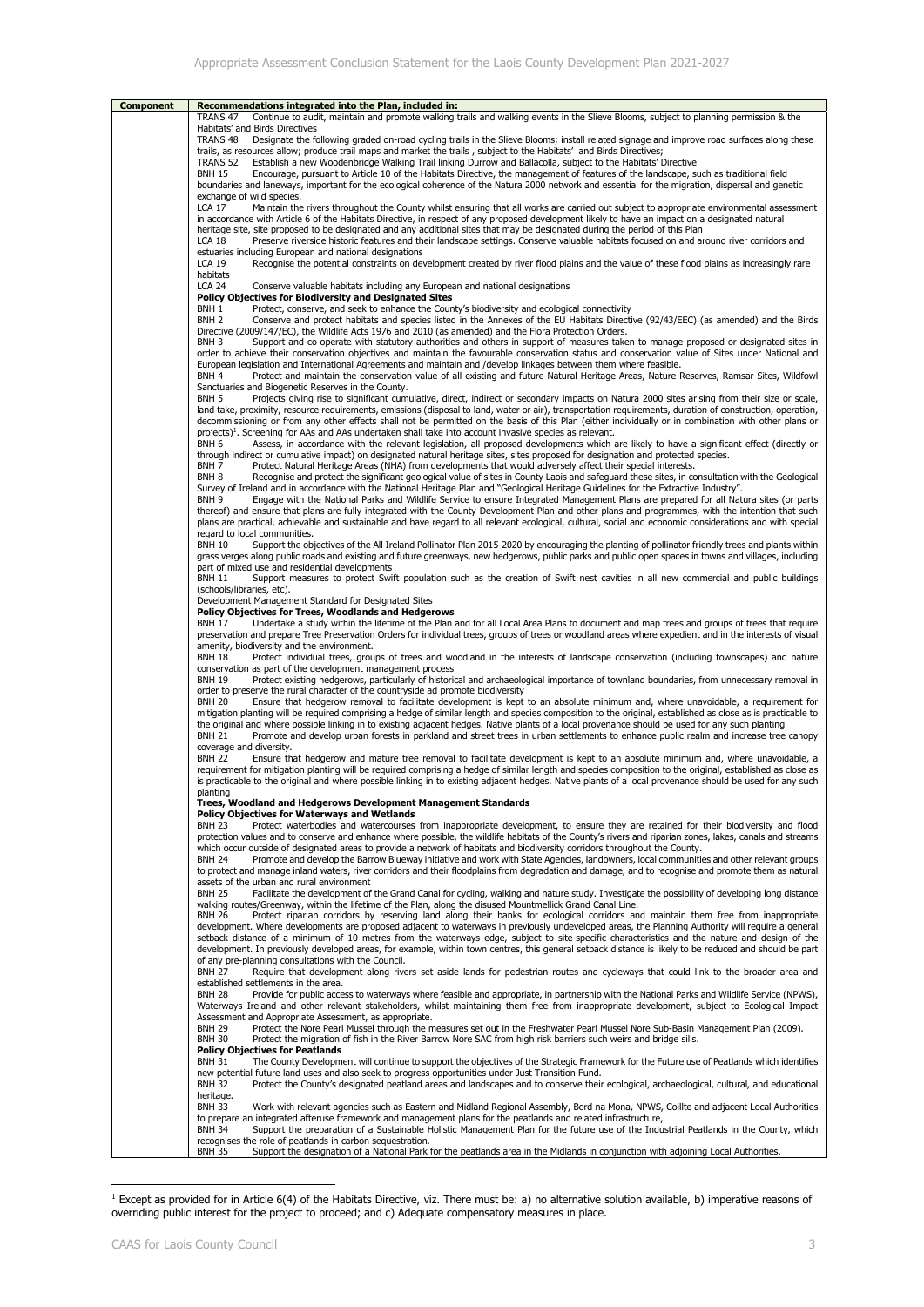| <b>Component</b> | Recommendations integrated into the Plan, included in:                                                                                                                                                                                                                                                                 |
|------------------|------------------------------------------------------------------------------------------------------------------------------------------------------------------------------------------------------------------------------------------------------------------------------------------------------------------------|
|                  | Undertake a feasibility study to identify peatways, where appropriate and examine the tourist potential of same such as a peatway link<br><b>BNH 36</b>                                                                                                                                                                |
|                  | from Portarlington to the Grand Canal and River Barrow Greenway.                                                                                                                                                                                                                                                       |
|                  | <b>BNH 37</b><br>Support relevant agencies to provide for the future sustainable and environmentally sensitive use of large industrial peatlands at Cuil Na                                                                                                                                                            |
|                  | Mona.                                                                                                                                                                                                                                                                                                                  |
|                  | <b>Development Management Standard for Peatlands</b>                                                                                                                                                                                                                                                                   |
|                  | <b>Light Pollution Policy Objectives</b>                                                                                                                                                                                                                                                                               |
|                  | <b>ES 49</b>                                                                                                                                                                                                                                                                                                           |
|                  | Ensure that external lighting and lighting schemes are designed so that light spillage is minimised, thereby limiting light pollution into the surrounding                                                                                                                                                             |
|                  | environment and protecting the amenities of nearby properties and wildlife, including protected species                                                                                                                                                                                                                |
|                  | ES 51<br>Encourage the maintenance of dark skies in rural areas and limit light pollution in urban and rural areas                                                                                                                                                                                                     |
|                  | <b>ES 52</b>                                                                                                                                                                                                                                                                                                           |
|                  | Encourage the maintenance of dark skies in rural areas and limit light pollution in urban and rural areas                                                                                                                                                                                                              |
|                  | <b>Policy Objectives for Green Infrastructure</b>                                                                                                                                                                                                                                                                      |
|                  | <b>BNH 11</b><br>Ensure that areas and networks of Green Infrastructure are identified, protected, enhanced, managed and created to provide a wide                                                                                                                                                                     |
|                  | range of environmental, social and economic benefits to communities.                                                                                                                                                                                                                                                   |
|                  | Develop and implement a Green Infrastructure Strategy for Laois in partnership with key stakeholders and the public which reflects a<br><b>BNH 12</b>                                                                                                                                                                  |
|                  | long-term perspective, including the need to adapt to climate change. Ensure the Green Infrastructure Strategy for Laois protects existing Green                                                                                                                                                                       |
|                  | Infrastructure resources and plans for future Green Infrastructure provision<br>Require all Local Area Plans and Master Plans to protect, enhance, provide and manage Green Infrastructure in an integrated and<br><b>BNH 13</b>                                                                                       |
|                  | coherent manner. Set targets for the provision of Green Infrastructure elements such as trees and green roofs as part of the preparation of Local Area                                                                                                                                                                 |
|                  | Plans.                                                                                                                                                                                                                                                                                                                 |
|                  | <b>BNH 14</b><br>Promote a network of paths and cycle tracks to enhance accessibility to the Green Infrastructure network, while ensuring that the design                                                                                                                                                              |
|                  | and operation of the routes respect and where possible enhances the ecological potential of each site                                                                                                                                                                                                                  |
|                  | <b>BNH 15</b><br>Encourage, pursuant to Article 10 of the Habitats Directive, the management of features of the landscape, such as traditional field                                                                                                                                                                   |
|                  | boundaries and laneways, important for the ecological coherence of the Natura 2000 network and essential for the migration, dispersal and genetic                                                                                                                                                                      |
|                  | exchange of wild species.                                                                                                                                                                                                                                                                                              |
|                  | <b>BNH 16</b><br>To identify and map Green Infrastructure assets and sites of local biodiversity value over the lifetime of the Plan.<br><b>SOLAR FARMS</b>                                                                                                                                                            |
|                  | The following factors will be used to assess applications for Solar Farm Development within the county:                                                                                                                                                                                                                |
|                  | (i) Site Selection: a. Preference for use of brownfield sites/ contaminated land and non productive agricultural land versus productive agricultural lands;                                                                                                                                                            |
|                  | b. Proximity to electricity infrastructure                                                                                                                                                                                                                                                                             |
|                  | (ii) Assessment of Impacts                                                                                                                                                                                                                                                                                             |
|                  | a. Effect of glint and glare; b. Visual impact on heritage and landscape assets, designated sites, views and prospects; c. The extent of additional impacts                                                                                                                                                            |
|                  | of solar rays follow the daily movement of the sun; d. Ecology including biodiversity, flora and fauna; e. Cumulative impacts of the proposal with other                                                                                                                                                               |
|                  | renewable energy installations in the area; f. Traffic impact on road infrastructure during all phases of development (construction, operation and                                                                                                                                                                     |
|                  | decommissioning); g. Drainage, surface water runoff, flooding; (iii) As a minimum the following will be reguired to be submitted in support of a planning                                                                                                                                                              |
|                  | application: a. Drawings, including those addressing all drainage matters; b. Landscape/ Biodiversity Plan; c. Construction Environmental Management                                                                                                                                                                   |
|                  | Plan; and d. Decommisioning / Restoration plan. However, it is advised this to be agreed with the Planning Authority through pre-planning consultation.<br><b>CM RE 16</b>                                                                                                                                             |
|                  | Favourable consideration will be given to the re-use, shared use (co-location), refurbishment, repair and repowering of existing renewable energy                                                                                                                                                                      |
|                  | technology developments in order to prolong the life span of developments such as wind farms and solar farms providing that these do not result in                                                                                                                                                                     |
|                  | unacceptable impacts on the: 1) Environment; 2) Residential amenity; and 3) Landscape and Visual Amenity. The development would subject to                                                                                                                                                                             |
|                  | compliance with national, regional and local development plan policy, as well as other relevant environmental criteria.                                                                                                                                                                                                |
|                  | <b>HYDRO ENERGY</b>                                                                                                                                                                                                                                                                                                    |
|                  | The following factors will be used to assess applications for new river-based hydroelectricity plans: • the free passage of fish; • any protected structures;                                                                                                                                                          |
|                  | • maintenance of biodiversity corridors; • Protected species and any designated nature conservation area such as Special Areas of Conservation, Special                                                                                                                                                                |
|                  | Protection Areas and National Heritage Areas; and • Any proposed projects do not conflict with the requirements of the Water Framework Directive.                                                                                                                                                                      |
|                  | DM RL 2 COMMERCIAL DEVELOPMENT IN RURAL AREAS<br>COMMERCIAL DEVELOPMENT IN RURAL AREAS                                                                                                                                                                                                                                 |
|                  | Development proposals in the open countryside should satisfy a high standard of siting and design, while being properly located to ensure their                                                                                                                                                                        |
|                  | assimilation into their rural setting. The following considerations should be taken into account:                                                                                                                                                                                                                      |
|                  | 1. Buildings should be kept simple and should be finished with materials appropriate to a rural setting such as nap plaster, stone and slate;                                                                                                                                                                          |
|                  | 2. Buildings should reflect the scale and pattern of the rural development in the vicinity;                                                                                                                                                                                                                            |
|                  | 3. Building height should be restricted to that required for the normal operation of the premises, buildings of excessive height will not be permitted;                                                                                                                                                                |
|                  | 4. Buildings should be sited to make use of existing hedgerows and topography to provide natural screening, buildings in open landscapes should be                                                                                                                                                                     |
|                  | avoided;                                                                                                                                                                                                                                                                                                               |
|                  | 5. Access roads and driveways should respect existing site contours;<br>6. Car parking should be located to the rear of the building and in compliance with the car parking standards in Table 18;                                                                                                                     |
|                  | 7. Advertising signs should be kept to a minimum;                                                                                                                                                                                                                                                                      |
|                  | 8. Large advertising signs at the road frontage will be resisted;                                                                                                                                                                                                                                                      |
|                  | 9. Hedgerows or stone walls should be used for boundary treatments;                                                                                                                                                                                                                                                    |
|                  | 10. Any new building will be required to respect the appearance of and character of the landscape.                                                                                                                                                                                                                     |
|                  | 11. It will not be acceptable where it is unduly prominent in the landscape, where it results in build-up of development when viewed with existing and/or                                                                                                                                                              |
|                  | approved building or where the impact of the ancillary works, including the creation of visibility splays would damage rural character or impact negatively                                                                                                                                                            |
|                  | on the environment or which fails to protect Natura Sites, conservation areas, natural heritage or the environment or fails to protect and improve or is                                                                                                                                                               |
|                  | injurious to amenities(including visual amenities).<br>A justification as to why the proposed development is to be located in a rural area over a settlement where adequate zoning is in place shall be submitted.                                                                                                     |
|                  | DM RL 3 Mining and Aggregates Development Control Standard                                                                                                                                                                                                                                                             |
|                  | Applications for new development for aggregate extraction, processing and associated processes, shall                                                                                                                                                                                                                  |
|                  | 1) identify existing public rights of way and walking routes which may be impacted on or are adjacent to the development site. They shall be kept free                                                                                                                                                                 |
|                  | from development as a Rights of Way/Walking Route                                                                                                                                                                                                                                                                      |
|                  | 2) ensure the protection, conservation, preservation and safeguarding of recorded monuments and areas in their vicinity, World Heritage Sites(including                                                                                                                                                                |
|                  | Tentative Sites), NHA's, Euro Sites, Nature Reserves, scenic views and prospects archaeological sites and features, natural heritage, natural environment,<br>features of natural beauty or interest and prescribed sites, geological sites and areas of geological/geomorphological or historic interest and areas of |
|                  | high scenic amenity from inappropriate development that might be detrimental to them.                                                                                                                                                                                                                                  |
|                  | 3) minimise adverse effect on the environment and visual and natural amenities to the greatest possible extent must be carried out during all life cycle                                                                                                                                                               |
|                  | stages, whether in respect of new quarries or extensions to existing ones and development will be prohibited if the quality of the environment or                                                                                                                                                                      |
|                  | landscape, particularly sensitive landscape, is adversely affected or there is a reduction of the visual amenity of areas of high amenity.                                                                                                                                                                             |
|                  | 4) be landscaped either by the retention of existing vegetation or by screening to minimise the detraction from the visual quality of the landscape.                                                                                                                                                                   |
|                  | 5) Require that development proposals on or in proximity to a quarry site should investigate the nature and extent of the risks associated with the                                                                                                                                                                    |
|                  | development together with appropriate mitigation.<br>Slieve Blooms                                                                                                                                                                                                                                                     |
|                  | In relation to the Slieve Blooms, it is proposed to collaborate with Offaly County Council and relevant stakeholders to develop a masterplan for their                                                                                                                                                                 |
|                  | protection and sensitive development subject to the Habitats Directive and environmental standards being met.                                                                                                                                                                                                          |
|                  | BNHXXX - Protect, conserve, preserve, manage and enhance wetlands(including fens and turloughs) from infilling, fragmentation, degradation and                                                                                                                                                                         |
|                  | protect and conserve their quality, character and features. Resist development (including land reclamation) which would destroy, fragment and degrade                                                                                                                                                                  |
|                  | wetlands, coastal wetlands, estuarine marshland and control adjacent development by the use of buffer zones.                                                                                                                                                                                                           |
|                  | Castletown                                                                                                                                                                                                                                                                                                             |
|                  | Examine the feasibility of developing a new circular riverside walkway upriver from Castletown Weir, while ensuring the protection of the River Barrow<br>And River Nore SAC and the River Nore SPA. The walkway route on the map is indicative and would subject to amendment in order to ensure compliance           |
|                  | with Habitats and Birds Directives.                                                                                                                                                                                                                                                                                    |
|                  | RL xx "Laois County Council will implement the objectives and targets at county level of the EU 'A Farm to Fork strategy', published in May 2020. The                                                                                                                                                                  |
|                  | Council will also implement the targets of the 14 point EU Nature Restoration Plan in the 'EU Biodiversity Strategy for 2030 - Bringing nature back into                                                                                                                                                               |
|                  | our lives'. Agricultural development proposals must demonstrate compliance with the targets and policies of both strategies, with those agricultural                                                                                                                                                                   |
|                  | installations below the Industrial Emissions Directive thresholds for EPA licencing will be subject to appropriate assessment screening and that assessment                                                                                                                                                            |
|                  | these impacts should follow EPA Guidance published in May 20211 . 1 https://www.epa.ie/publications/licensing--<br>of                                                                                                                                                                                                  |
|                  | permitting/industrial/ied/Assessment-of-Impact-of-- Ammonia-and-Nitrogen-on-Natura-sites-from-Intensive-Agericulture-Installations.pdf                                                                                                                                                                                 |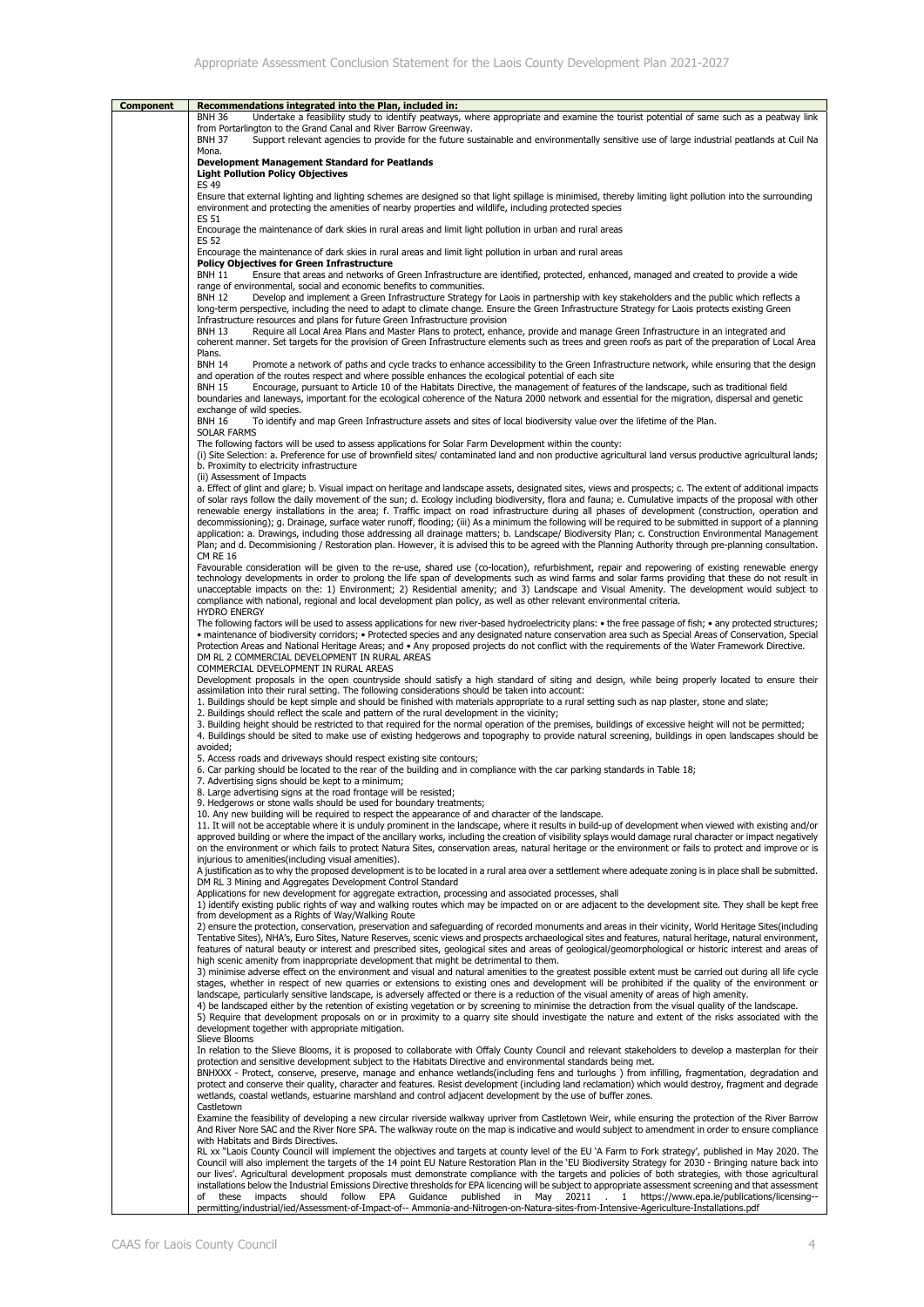| Component   | Recommendations integrated into the Plan, included in:                                                                                                                                                                                                                                                                                                                                                                                                                                                                                                                                                                      |
|-------------|-----------------------------------------------------------------------------------------------------------------------------------------------------------------------------------------------------------------------------------------------------------------------------------------------------------------------------------------------------------------------------------------------------------------------------------------------------------------------------------------------------------------------------------------------------------------------------------------------------------------------------|
| Water       | ABT <sub>6</sub><br>Promote and investigate the feasibility of, subject to compliance with the habitats and Birds Directives, sustainable developing and improving of<br>facilities and infrastructure supporting water based tourism activities, (including shore side interpretive centres and jetties). Development proposals<br>outside settlement centres will be required to demonstrate a need to locate in the area and will be required to ensure that the ecological integrity and<br>water quality of the river or lake, including lakeshore and riparian habitats, is not adversely affected by the development |
|             | WS 3<br>Protect both ground and surface water resources and to work with Irish Water to develop and roll-out Drinking Water Safety Plans<br>across all water schemes to protect sources of public water supply and their contributing catchments and to ensure that good water quality is<br>sustained in all public water supplies.                                                                                                                                                                                                                                                                                        |
|             | <b>WS 21</b><br>Continue to draw up and implement annual programmes for the monitoring of water quality in Group Water Schemes in accordance with<br>the European Union (Drinking Water) Regulations 2014, as amended and as approved by the EPA.<br><b>Water Quality Policy Objectives</b><br><b>ES 17</b>                                                                                                                                                                                                                                                                                                                 |
|             | Implement the provisions of water pollution abatement measures in accordance with National and EU Directives and other legislative requirements in<br>conjunction with other agencies as appropriate<br><b>ES 18</b>                                                                                                                                                                                                                                                                                                                                                                                                        |
|             | Maintain and improve the water quality in rivers and other water courses in the County, including ground waters. The Council will have cognizance of,<br>where relevant, the EU's Common Implementation Strategy Guidance Document No. 20 and 36 which provide guidance on exemptions to the<br>environmental objectives of the Water Framework Directive.<br><b>ES 19</b>                                                                                                                                                                                                                                                  |
|             | Minimise the impact on groundwater of discharges from domestic wastewater treatment systems and other potentially polluting sources. The Council<br>will comply with the Environmental Protection Agency's 'Code of Practice: Wastewater Treatment and Disposal Systems Serving Single Houses' (2009)<br>and the Environmental Protection Agency's 'Code for Treatment Systems for Small Communities, Business, Leisure Centres and Hotels'<br><b>ES 20</b>                                                                                                                                                                 |
|             | Assist and support with the Blue Dots Catchment Programme which been established under the current River Basin Management Plan specifically for<br>the protection and restoration of high ecological status water bodies<br>ES 21                                                                                                                                                                                                                                                                                                                                                                                           |
|             | Ensure the protection of all High Status Water Bodies in the County by complying with the requirements of the Local Government (Water Pollution) Act<br>1977, (as amended), the Nitrates Directive (91/676/EEC), the European Communities Environmental Objectives (Surface Waters) Regulations 2009,<br>the European Communities (Groundwater) Regulations 2010; which standards and objectives are included in the River Basin Management Plans, and<br>other relevant Regulations.                                                                                                                                       |
|             | <b>WS 22</b><br>Ensure where private wastewater treatment systems are permitted by virtue of their remoteness from Public Wastewater Schemes to serve<br>commercial and business developments, e.g Motorway Service Stations, Tourism and the Hospitality Sector etc, that their performance is monitored<br>and audited so that they are operated in compliance with their wastewater discharge license, in order to protect water quality.<br>Groundwater Protection Policy Objectives<br><b>ES 23</b>                                                                                                                    |
|             | Ensure, through the implementation of the relevant River Basin Management Plan and their associated Programmes of Measures and any other<br>associated legislation, the protection and improvement of all drinking water, surface water and ground waters throughout the County<br><b>ES 24</b>                                                                                                                                                                                                                                                                                                                             |
|             | Protect and develop, in a sustainable manner, the existing groundwater sources and aquifers in the County and control development in a manner<br>consistent with the proper management of these resources, in accordance with the County Water Source Protection Zones<br>ES 25                                                                                                                                                                                                                                                                                                                                             |
|             | Assist and co-operate with the EPA, LAWPRO and IW in the continued implementation of the EU Water Framework Directive<br><b>ES 26</b>                                                                                                                                                                                                                                                                                                                                                                                                                                                                                       |
|             | Minimise the impact on groundwater of discharges from septic tanks and other potentially polluting sources through compliance with the<br>Environmental Protection Agency's 'Code of Practice: Wastewater Treatment and Disposal Systems Serving Single Houses' (2009).<br><b>ES 27</b>                                                                                                                                                                                                                                                                                                                                     |
|             | Ensure the protection of groundwater dependant Natura 2000 sites which rely on the continued supply of groundwater resources to secure the key<br>environmental conditions that support the integrity of the site and through the protection of groundwater standards as defined by the National River<br>Basin Management Plan 2018 - 2021 (and any subsequent Plan). Where no detailed Plan for protection of a specific source is available wastewater<br>discharge will not be permitted within a radius of 200 metres of that source<br>ES 28                                                                          |
|             | Ensure that Source Protection Areas are identified for any public and group scheme water supplies or multiple unit housing developments with private<br>water supplies;<br><b>ES 29</b>                                                                                                                                                                                                                                                                                                                                                                                                                                     |
|             | Continue efforts to improve water quality under the Local Government (Water Pollution) Act 1977, (as amended) and by implementing the measures<br>outlined under the Nitrates Directive (91/676/EEC) and complying with the requirements of the Surface Water Legislation Environmental Objectives<br>(Surface Waters) Regulations 2009, the European Communities (Groundwater) Regulations 2010; which standards and objectives are included in the<br>River Basin Management Plans, and other relevant Regulations<br>ES 30                                                                                               |
|             | Ensure that all industrial development is appropriately located, to seek effluent reduction and 'clean production' where feasible, and require that waste<br>water treatment facilities are adequate, and that effluents are treated and discharged in a satisfactory manner<br>ES 31                                                                                                                                                                                                                                                                                                                                       |
|             | New developments which include on-site wastewater treatment in an Extreme Vulnerability Inner Source Protection Area shall be restricted to the<br>following categories:<br>A dwelling for a full-time farmer;<br>a)                                                                                                                                                                                                                                                                                                                                                                                                        |
|             | b)<br>An existing inhabited dwelling in need of replacement;<br>c)<br>A second family dwelling on a farm where this is required for management of the farm<br>Permission may be granted in the above instances subject to the following stipulations:                                                                                                                                                                                                                                                                                                                                                                       |
|             | a)<br>That an alternative site outside the Extreme vulnerability Inner Protection Area is not available<br>b)<br>The existing water quality of the source is not subject to any significant nitrate and /or microbiological contamination<br>c)<br>The existing water quality of the groundwater source is in compliance with the environmental objectives set out in relevant River Basin<br>District Management Plan.<br><b>ES 32</b>                                                                                                                                                                                     |
|             | Control intensive agriculture development e.g. intensive pig unit productions in order to minimise their impact on soil and ground water quality.<br>Developments involving intensive pig units shall be required to show compliance with the following requirements:<br>The developer shall demonstrate that all lands available are suitable for landspreading of manures and have satisfactory Nutrient<br>a)<br>Management Plans for such lands                                                                                                                                                                         |
|             | b)<br>Satisfactory arrangements for storage, management and spreading of slurries are provided.<br><b>ES 33</b>                                                                                                                                                                                                                                                                                                                                                                                                                                                                                                             |
|             | Encourage the use of catchment-sensitive farming practices, in order to meet Water Framework Directive targets, European Union (Good Agricultural<br>Practice for Protection of Waters) Regulations 2017, as amended and comply with the relevant River Basin Management Plan.<br>ES 34                                                                                                                                                                                                                                                                                                                                     |
|             | Consult as necessary with other competent authorities with responsibility for environmental management<br><b>ES 35</b><br>To work in co-operation with relevant organisations and major stakeholders, to ensure a co-ordinated approach to the protection and improvement of                                                                                                                                                                                                                                                                                                                                                |
|             | the County's water resources<br>ES 36<br>Ensure that developments that may adversely affect water quality will not proceed unless mitigation measures are employed, such as settlements                                                                                                                                                                                                                                                                                                                                                                                                                                     |
|             | ponds, interceptors etc<br><b>ES 37</b><br>Promote public awareness of water quality issues and the measures required to protect both surface water and groundwater bodies                                                                                                                                                                                                                                                                                                                                                                                                                                                  |
| Air (Noise) | <b>Noise Pollution Policy Objectives</b><br><b>ES 43</b><br>Require an assessment of impact of the developments on noise levels, having regard to the provisions of the Environmental Protection Agency (EPA)<br>Acts 1992 and 2003 and the EPA Noise Regulations 1994 when assessing planning applications                                                                                                                                                                                                                                                                                                                 |
|             | ES 44<br>Support the implementation of the Noise Directive 2002/49/EC and associated Environmental Noise Regulations 2006                                                                                                                                                                                                                                                                                                                                                                                                                                                                                                   |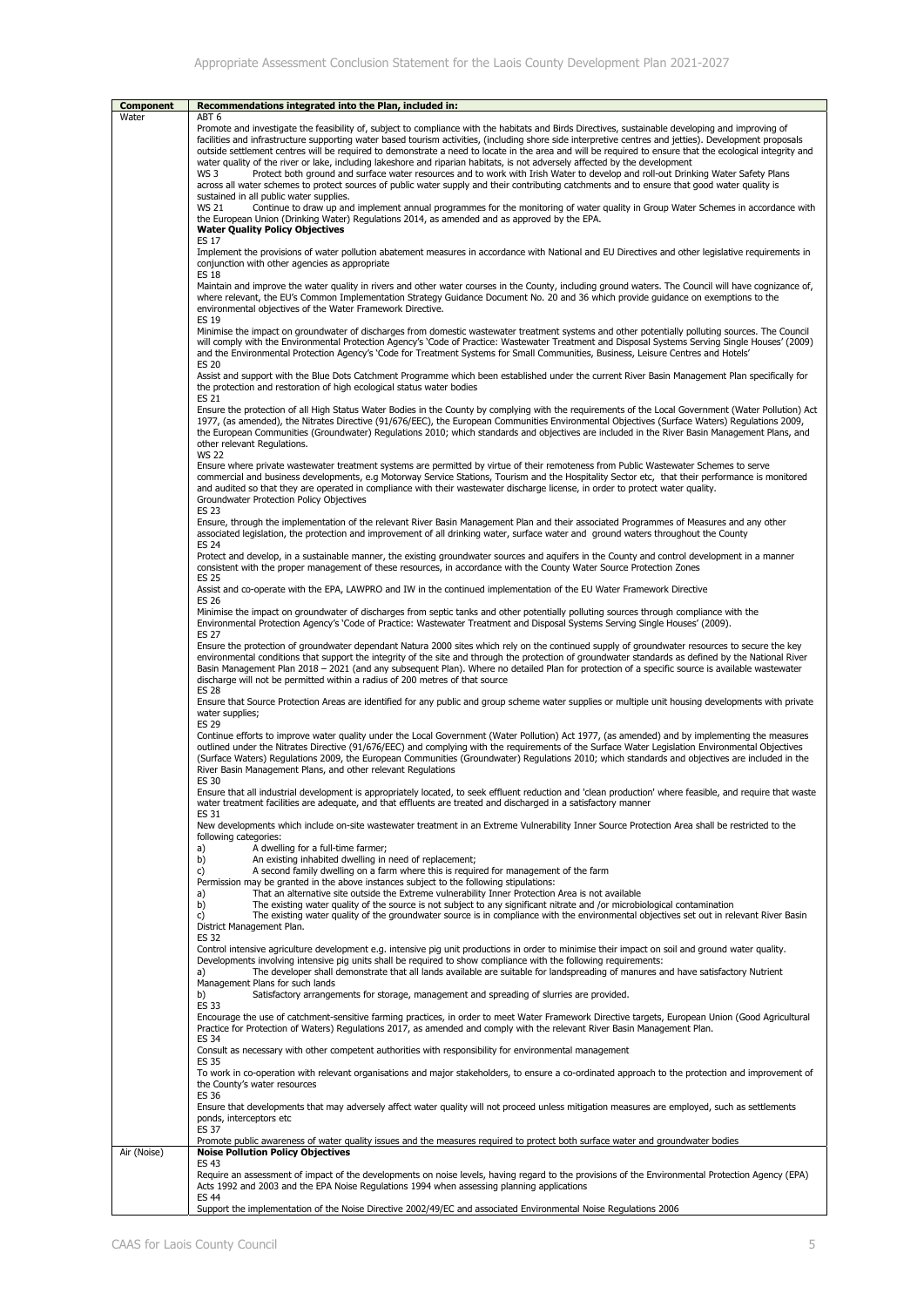| <b>Component</b>          | Recommendations integrated into the Plan, included in:                                                                                                                                                                                                                                                                                                                                                                         |
|---------------------------|--------------------------------------------------------------------------------------------------------------------------------------------------------------------------------------------------------------------------------------------------------------------------------------------------------------------------------------------------------------------------------------------------------------------------------|
|                           | <b>ES 45</b>                                                                                                                                                                                                                                                                                                                                                                                                                   |
|                           | Ensure that relevant planning applications comply with the provisions of any Noise Action Plan or noise maps relating to the area.<br><b>ES 46</b>                                                                                                                                                                                                                                                                             |
|                           | Restrict development proposals causing noise pollution in excess of best practice standards<br><b>ES 47</b>                                                                                                                                                                                                                                                                                                                    |
|                           | Regulate and control activities likely to give rise to excessive noise, other than those activities which are regulated by the EPA.<br><b>ES 48</b>                                                                                                                                                                                                                                                                            |
|                           | Ensure new development does not cause an unacceptable increase in noise levels affecting noise sensitive properties. Proposals for new development<br>with the potential to create excessive noise will be required to submit a construction and/or operation management plan to control such emissions.<br>ES 49                                                                                                              |
|                           | Require activities likely to give rise to excessive noise to install noise mitigation measures and monitors. The provision of a noise audit may be<br>required where appropriate                                                                                                                                                                                                                                               |
| Material<br>Assets (Waste | <b>Public Wastewater Objectives</b><br><b>WS14</b><br>Support and facilitate social and economic growth in line with National, Regional and Local spatial planning policy and the Core Strategy                                                                                                                                                                                                                                |
| Water)                    | in Chapter 2 of this plan through the following actions:<br>Measure 1: Facilitate Growth: Wastewater Growth Programme: -                                                                                                                                                                                                                                                                                                       |
|                           | Upgrade to the Portlaoise WWTP - phase 1 as proposed in the Feasibility Study.                                                                                                                                                                                                                                                                                                                                                 |
|                           | Roll-out agreed priorities for IWs Small Towns and Villages Growth Programme 2020 to 2024 and subsequent Programmes.<br>Measure 2: Network and Treatment Programmes:                                                                                                                                                                                                                                                           |
|                           | Roll-out improvements to network in Portlaoise WW Network as identified in the Portlaoise Drainage Area Plan (DAP).<br>Complete DPAs for Portarlington and Mountmellick Wastewater Networks and complete modeling for improvements to these networks.                                                                                                                                                                          |
|                           | Measure 3: Irish Water Small Towns and Villages Growth Programme<br>٠<br>Under IWs Small Towns and Villages Growth Programme 2020 to 2024 and subsequent programmes agree priorities for delivering                                                                                                                                                                                                                            |
|                           | upgrades/replacements of WWTPs with insufficient headroom or plants that are non-compliant and damaging to the receiving environment so as to                                                                                                                                                                                                                                                                                  |
|                           | enhance and provide for growth in small towns and villages throughout the County.<br><b>WS 15</b><br>Work in conjunction with Irish Water and with the DHPLG during the lifetime of the plan for the provision, extension and upgrading of                                                                                                                                                                                     |
|                           | waste water collection and treatment systems in the County that have existing facilities to serve existing populations and facilitate sustainable<br>development of those towns, in accordance with the requirements of the Settlement Strategy and associated Core Strategy. In particular<br>Wastewater Discharge Authorisation Compliance (EPA Licensed Plants)<br>А.                                                       |
|                           | Complete upgrade to Portlaoise - phase 1 as proposed in the Feasibility Study;<br>i.                                                                                                                                                                                                                                                                                                                                           |
|                           | ii.<br>Upgrades to Ballinakill;<br>iii.<br>Ballyroan - Phase 3, 4 and 5;                                                                                                                                                                                                                                                                                                                                                       |
|                           | Castletown - Sludge and Storm Tank Programmes;<br>iv.                                                                                                                                                                                                                                                                                                                                                                          |
|                           | Mountmellick - Ortho P and Ammonia Compliance<br>v.<br>Urban Wastewater Treatment Directive Compliance: Complete upgrades to COA WWTPs (plants with <500pe design) under the National<br>В.                                                                                                                                                                                                                                    |
|                           | Certificate of Authorisation Programme (NCAP) on a priority basis as agreed with the Local Authority.                                                                                                                                                                                                                                                                                                                          |
|                           | Promote use of wetland systems for treatment of waste-water in accordance with Department of Environment, Heritage and Local<br>WS 16<br>Government guidelines "Integrated Constructed Wetlands -Guidance Document for Farmyard Soiled Water and Domestic Wastewater Applications"                                                                                                                                             |
|                           | $[2010]$ .<br><b>WS 17</b><br>Deliver Energy efficient Capital Programmes where appropriate and as follows                                                                                                                                                                                                                                                                                                                     |
|                           | Borris-in-Ossory - Install Fine Bubble Diffused Aeration<br>i.                                                                                                                                                                                                                                                                                                                                                                 |
|                           | <b>WS 18</b><br>Work in accordance with IW/LA MoU and Protocol on an agreed programme with LA planning to take in charge private housing estates<br>Wastewater Infrastructure and transfer assets to IW.                                                                                                                                                                                                                       |
|                           | <b>Rural Water and Wastewater Policy Objectives</b><br><b>WS 19</b><br>Work in conjunction with the NFGWSs and with the support and funding of the DHPLG by way of the Rural Water Multi-Annual                                                                                                                                                                                                                                |
|                           | Programme 2019 to 2021 and subsequent programmes to - through various measures - improve the quality, reliability and efficiency of water services<br>for rural dwellers where Irish Water services are not available and thereby sustain and enhance the social, economic and future prosperity of the rural<br>water sector.                                                                                                 |
|                           | <b>WS 20</b><br>Support, monitor, advise and administer Group Water Schemes on behalf of the DHPLG in conjunction with the NFGWSs by<br>implementation of Source Protection Works, Water Treatment Improvements, Amalgamation/Rationalisation of schemes and administering of Capital<br><b>Replacement Costs</b>                                                                                                              |
|                           | WS 21<br>Continue to draw up and implement annual programmes for the monitoring of water quality in Group Water Schemes in accordance with<br>the European Union (Drinking Water) Regulations 2014, as amended and as approved by the EPA.<br>Embed water conservation at the heart of water policy through prioritising resource management, abstraction control, source protection,<br><b>WS 22</b>                          |
|                           | tackling leakage and encouraging behavioural change.<br><b>WS 23</b><br>Promoting water conservation and water resource management reflected in investment for leak detection and repair, network                                                                                                                                                                                                                              |
|                           | improvements, cost effective metering and awareness campaigns among the GWS.                                                                                                                                                                                                                                                                                                                                                   |
|                           | <b>WS 24</b><br>Ensuring that rural water services investment decisions are aligned with the broad strategic aims of Project Ireland 2040: National<br>Planning Framework and Improve the resilience of rural water supplies by supporting the implementation of the following measures:<br>New Group Water Schemes and extensions<br>a)                                                                                       |
|                           | b)<br>Transition of Group Water and Group Sewerage schemes to the Public (Irish Water) Water Sector<br>c)<br>Community Connections (Water & Wastewater) Networks<br>d)<br>Innovation and Research.                                                                                                                                                                                                                             |
|                           | <b>WS 25</b><br>Ensure that the scheme relating to private wells is administered effectively and that improvements to sources and/or treatment works<br>are carried out in accordance with IW and EPA standards                                                                                                                                                                                                                |
|                           | Work in conjunction with stakeholders through various measures to improve the quality, reliability and efficiency of water services for<br>WS 26<br>consumers of Small Private Supplies where Irish Water services are not available and thereby sustain and enhance the social, economic and future                                                                                                                           |
|                           | prosperity of the rural water sector.                                                                                                                                                                                                                                                                                                                                                                                          |
|                           | Support, monitor, advise and raise awareness among owner/operators of SPSs of the their duties as water suppliers under the European<br>WS 27<br>Union (Drinking Water) Regulations 2014 as amended to ensure that a safe and dependable water supply is available to those persons who avail of<br>the service (Customers/service users/children etc).                                                                        |
|                           | Collaborate with stakeholders including LA Water and Environmental Services staff, the HSE, LEO staff, Laois Chamber, representatives<br><b>WS 28</b><br>from the educational, tourist, childcare and hospitality sectors to raise awareness among their members of the duties of the Owners/Operators in                                                                                                                      |
|                           | relation to the provision of clean and wholesome drinking water<br>Maintain and update its register of SPSs and will focus their enforcement powers on those schemes that are non-compliant with the<br><b>WS 29</b>                                                                                                                                                                                                           |
|                           | Drinking Water Regulations by carrying out Audits on these schemes and by further enforcement measures if improvements are not implemented.<br>Where the option exists to connect to a public water supply, the water supplier will be encouraged to make an application to IW for a connection.                                                                                                                               |
| Tourism                   | <b>TM 15</b><br>Where relevant, the Council and those receiving permission for development under the Plan shall seek to manage any increase in visitor numbers and/or                                                                                                                                                                                                                                                          |
|                           | any change in visitor behaviour in order to avoid significant effects, including loss of habitat and disturbance. Management measures may include<br>ensuring that new projects and activities are a suitable distance from ecological sensitivities. Visitor/Habitat Management Plans will be required for                                                                                                                    |
|                           | proposed projects as relevant and appropriate.<br><b>TM 16</b>                                                                                                                                                                                                                                                                                                                                                                 |
|                           | It is a Policy Objective to ensure the potential environmental effects of a likely increase in tourists/tourism-related traffic volumes in particular<br>locations/along particular routes shall be considered and mitigated as appropriate. Such a consideration should include potential impacts on existing<br>infrastructure (including drinking water, wastewater, waste and transport) resulting from tourism proposals. |
|                           | DM TM 1<br>A comprehensive justification of the need for the development by its nature and space requirements to be located outside towns and villages, for                                                                                                                                                                                                                                                                    |
|                           | example, golf courses, swimming, angling, sailing/boating, pier/marina development, water sports, equestrian and pony trekking routes,                                                                                                                                                                                                                                                                                         |
|                           | adventure/interpretative centres and associated ancillary uses, tourist related leisure facilities including walking and cycling;<br>Evidence that the proposed development will not have an adverse impact upon the scenic value, heritage value and the environmental, ecological<br>$\bullet$                                                                                                                               |
|                           | or conservation quality of primary tourism asset(s) and its their general environment.                                                                                                                                                                                                                                                                                                                                         |
|                           | Evidence that potential environmental effects of a likely increase in tourists/tourism-related traffic volumes in particular locations/along particular<br>routes have been considered and mitigation measures proposed. Such a consideration should include potential impacts on existing infrastructure                                                                                                                      |
|                           | (including drinking water, wastewater, waste and transport) resulting from tourism proposals.<br>TI <sub>1</sub>                                                                                                                                                                                                                                                                                                               |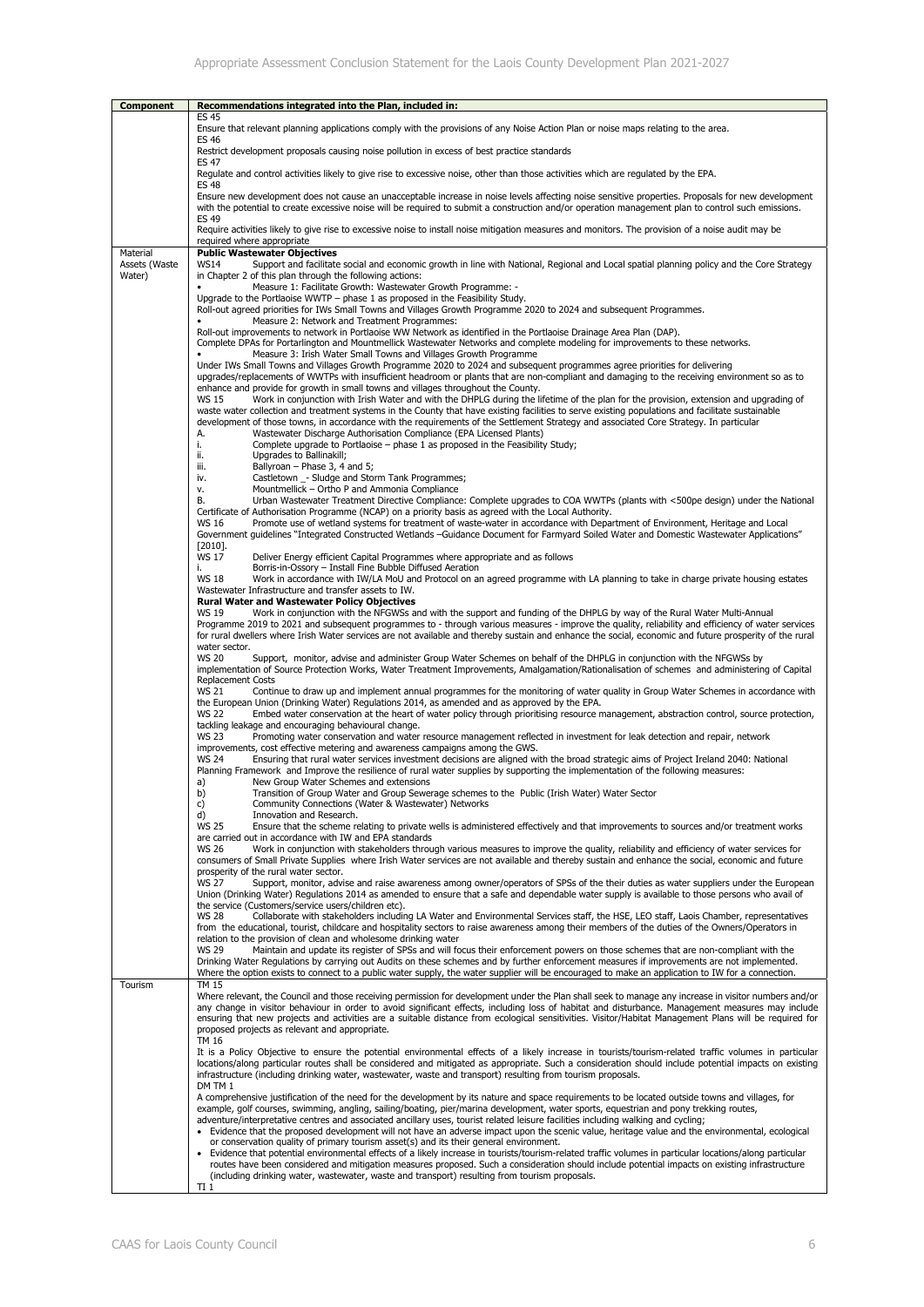| <b>Component</b> | Recommendations integrated into the Plan, included in:                                                                                                                                                                                                                                                                                                                                                                                                                                                                                                                                                   |
|------------------|----------------------------------------------------------------------------------------------------------------------------------------------------------------------------------------------------------------------------------------------------------------------------------------------------------------------------------------------------------------------------------------------------------------------------------------------------------------------------------------------------------------------------------------------------------------------------------------------------------|
|                  | Encourage and promote tourism related facilities and accommodation within existing settlements and in rural areas where there is a clear and<br>demonstrated need and benefits to the local community and where the development is compatible with the policies set out for the protection of the<br>environment.<br>ABT 1                                                                                                                                                                                                                                                                               |
|                  | Support the development of the amenities and recreational potential of the River Barrow, in co-operation with the National Parks and Wildlife Services,<br>Irish Water, adjoining Councils and other relevant authorities.<br>ABT <sub>2</sub>                                                                                                                                                                                                                                                                                                                                                           |
|                  | Support in principle and investigate the feasibility of, subject to compliance with the Habitats and Birds Directive, developing and marketing off-road<br>Slieve Bloom Mountain Biking Trail by Coillte, Mountmellick -- Portlaoise - Abbeyleix Greenway and Durrow Green Network Cycle Trail in co-operation<br>with relevant stakeholders including Durrow Development Forum.<br>ABT <sub>3</sub>                                                                                                                                                                                                     |
|                  | Develop on-road cycle trails in the Slieve Blooms along existing lightly-trafficked roads in partnership with cycling clubs, Offaly County Council, Laois<br>Sports Partnership, Laois Partnership Company and the National Trails Office, subject to compliance with the Habitats and Birds Directive.<br>ABT <sub>6</sub>                                                                                                                                                                                                                                                                              |
|                  | Promote and investigate the feasibility of, subject to compliance with the habitats and Birds Directives, sustainable developing and improving of facilities<br>and infrastructure supporting water based tourism activities, (including shore side interpretive centres and jetties). Development proposals outside<br>settlement centres will be required to demonstrate a need to locate in the area and will be required to ensure that the ecological integrity and water<br>quality of the river or lake, including lakeshore and riparian habitats, is not adversely affected by the development. |
| Agriculture      | RL <sub>1</sub><br>Maintain a vibrant and healthy agricultural sector based on the principles of sustainable development whilst at the same time finding alternative<br>employment in or close to rural areas to sustain rural communities.                                                                                                                                                                                                                                                                                                                                                              |
|                  | RL 2<br>Facilitate the development of agriculture while ensuring that natural waters, wildlife habitats and conservation areas are protected from pollution.<br>RL <sub>3</sub>                                                                                                                                                                                                                                                                                                                                                                                                                          |
|                  | Work with the Eastern and Midlands Regional Assembly and other relevant stakeholders in identifying areas of high value agricultural land in the County<br>to address the need for sustainable food supplies.<br>RL <sub>6</sub>                                                                                                                                                                                                                                                                                                                                                                         |
| Forestry         | Support In principle the appropriate expansion of the forestry sector and related manufacturing activities subject to environmental, traffic and planning<br>considerations; support an increase in the broadleaf component of any planting programme to a minimum of 33%.<br>RL 7                                                                                                                                                                                                                                                                                                                       |
|                  | Encourage, subject to compliance with the Habitats and Birds Directives, access to forestry including private forestry foe amenity and educational<br>purposes including the provision of walking routes, cycling routes, mountain biking routes, mountain trails, nature trails and orienteering.<br><b>LCA 23</b>                                                                                                                                                                                                                                                                                      |
| Peatlands        | Recognise the importance of peatlands for ecology, history, culture and for alternative energy production.<br>$LCA$ 24                                                                                                                                                                                                                                                                                                                                                                                                                                                                                   |
|                  | Conserve valuable habitats including any European and national designations.<br><b>LCA 25</b>                                                                                                                                                                                                                                                                                                                                                                                                                                                                                                            |
|                  | Support the identification of projects that have the potential to achieve commercial value such as industrial developments, renewable energy, tourism<br>developments etc. while at the same time promoting high environmental standards and supporting Biodiversity objectives.<br><b>LCA 26</b>                                                                                                                                                                                                                                                                                                        |
|                  | Support the restoration of peatlands on suitable sites.<br><b>LCA 27</b>                                                                                                                                                                                                                                                                                                                                                                                                                                                                                                                                 |
|                  | Recognise that intact boglands are critical natural resources for ecological and environmental reasons and recognise that cutaway and cut-over boglands<br>represent degraded landscapes and/or brownfield sites and thus are potentially robust to absorb a variety of appropriate developments.<br>CA LU 3                                                                                                                                                                                                                                                                                             |
|                  | Support restoration of peat bogs when turf cutting has ceased and take into account relevant recommendations from the National Peatlands Strategy<br>when implementing the Plan.<br>CM LU <sub>2</sub>                                                                                                                                                                                                                                                                                                                                                                                                   |
|                  | Ensure that peatland areas which are designated (or proposed for designation) as NHAs, SACs or SPAs are conserved for their ecological, climate<br>regulation, archaeological, cultural and educational significance.<br>DM BNH 6                                                                                                                                                                                                                                                                                                                                                                        |
|                  | In the consideration of development on or adjacent to peatland areas, the following guiding principles should apply:<br>Consideration of the potential contribution of peatlands to climate change mitigation and adaptation including renewable energy production;<br>Offaly County Development Plan 2021-2027: Draft Stage Chapter 13 Development Management Standards 402                                                                                                                                                                                                                             |
|                  | Consideration of habitats and species of environmental significance;<br>Consideration of the potential contribution of peatlands to an existing or proposed greenway / blueway / peatway network;<br>Consideration of the ecosystem services and tourism potential provided by peatlands;<br>Development of peatlands shall ensure that there are no negative impacts on water quality and hydrology;                                                                                                                                                                                                    |
|                  | Consideration of peatland stability;<br>Achieving of a carbon emissions balance; and                                                                                                                                                                                                                                                                                                                                                                                                                                                                                                                     |
|                  | $\bullet$<br>Incorporation of fire mitigation measures such as fire breaks or ensuring access points and routes are suitable for travel by emergency<br>services                                                                                                                                                                                                                                                                                                                                                                                                                                         |
| Climate          | CA <sub>1</sub><br>Support and facilitate European and national objectives for climate adaptation and mitigation as detailed in the following documents, taking into account<br>other provisions of the Plan (including those relating to land use planning, energy, sustainable mobility, flood risk management and drainage);<br>Climate Action Plan (2019 and any subsequent versions);<br>٠<br>National Mitigation Plan (2017 and any subsequent versions);                                                                                                                                          |
|                  | National Climate Change Adaptation Framework (2018 and any subsequent versions);<br>٠<br>Any Regional Decarbonisation Plan prepared on foot of commitments included in the emerging Regional Spatial and Economic Strategy for<br>the Eastern and Midland Region:                                                                                                                                                                                                                                                                                                                                        |
|                  | Relevant provisions of any Sectoral Adaptation Plans prepared to comply the requirements of the Climate Action and Low Carbon<br>$\bullet$<br>Development Act 2015, including those seeking to contribute towards the National Transition Objective, to pursue, and achieve, the transition to a low<br>carbon, climate resilient and environmentally sustainable economy by the end of the year 2050; and<br>Laois Climate Change Adaptation Strategy 2019-2024.<br>$\bullet$                                                                                                                           |
|                  | CM ST 1<br>Support construction of green routes/cycleways/pedestrian routes throughout the County.                                                                                                                                                                                                                                                                                                                                                                                                                                                                                                       |
|                  | CM ST 2<br>To support and facilitate the integration of land use with transportation infrastructure, through the development of sustainable compact settlements<br>which are well served by public transport.                                                                                                                                                                                                                                                                                                                                                                                            |
|                  | CM ST 3<br>To promote higher residential development densities in settlement centres along public transport corridors, that are not located in areas sensitive to<br>flooding, or will increase temperatures of urban areas.<br>CM ST 4                                                                                                                                                                                                                                                                                                                                                                  |
|                  | Strengthen public transport linkages and promote their use.<br>CM ST 5                                                                                                                                                                                                                                                                                                                                                                                                                                                                                                                                   |
|                  | Support localisation of jobs/shops/services to minimise the need for most common travel patterns.<br>CM ST 6                                                                                                                                                                                                                                                                                                                                                                                                                                                                                             |
|                  | Support the provision of electricity charging infrastructure for electrical vehicles both on street and in new developments in accordance with car parking<br>standards and best practice.<br>CM ST 7                                                                                                                                                                                                                                                                                                                                                                                                    |
|                  | Promote and support the provision of Park-and-Ride facilities which improve public transport accessibility without exacerbating road congestion, or which<br>cause increased car travel distances, at appropriate locations within the County.<br>CM ST 8                                                                                                                                                                                                                                                                                                                                                |
|                  | Deliver, in conjunction with the NTA and the Department of Transport, Tourism and Sport a Public Transportation Hub in Portlaoise to accommodate<br>national, commuter, regional and local bus services.<br>CA ST 1                                                                                                                                                                                                                                                                                                                                                                                      |
|                  | Protect and enhance the County's floodplains subject to flooding as "green infrastructure" where appropriate and subject to compliance with the Habitats<br>Directive.                                                                                                                                                                                                                                                                                                                                                                                                                                   |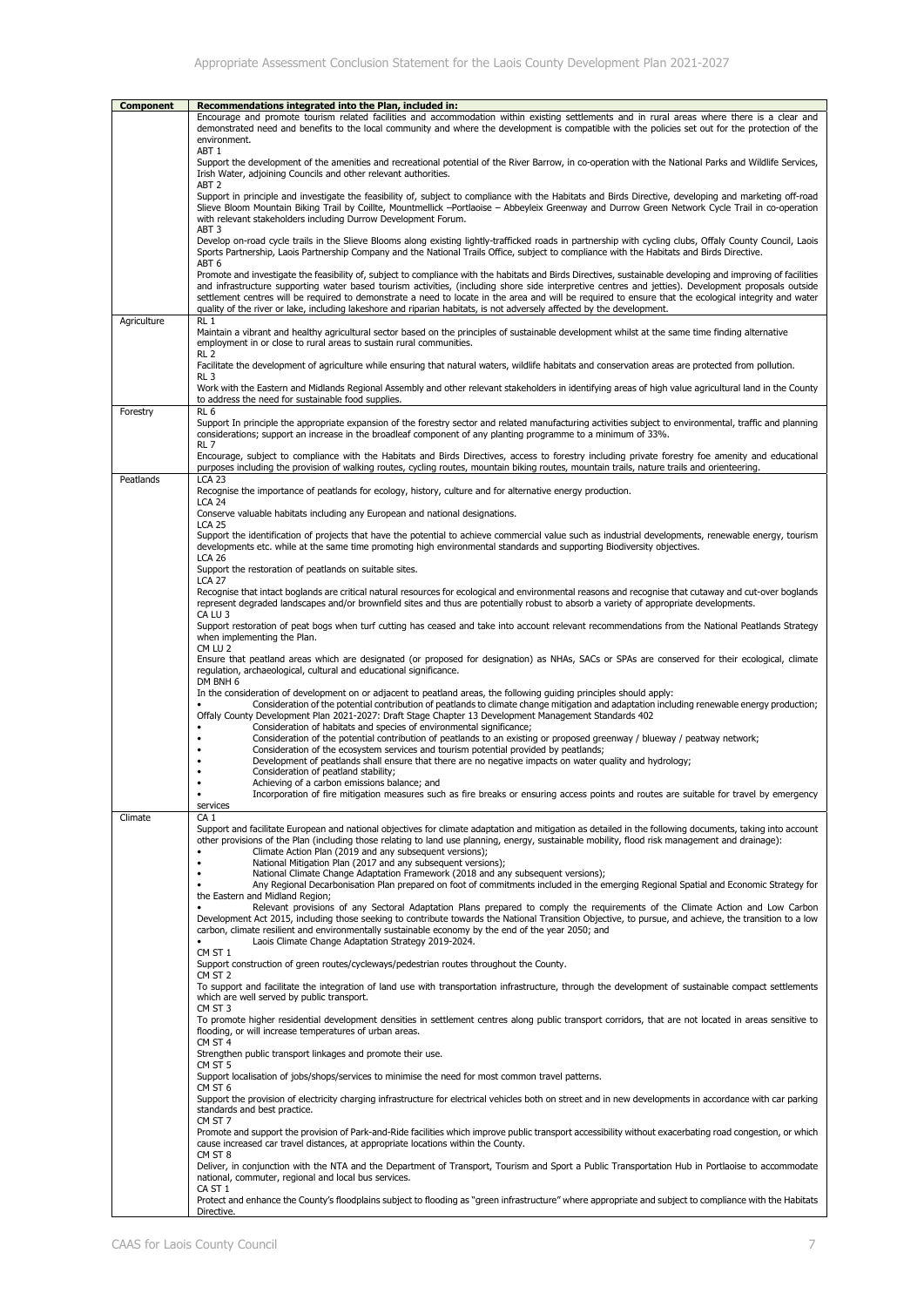| <b>Component</b> | Recommendations integrated into the Plan, included in:                                                                                                                                                              |
|------------------|---------------------------------------------------------------------------------------------------------------------------------------------------------------------------------------------------------------------|
|                  | CA ST <sub>4</sub>                                                                                                                                                                                                  |
|                  | Ensure that applications for new critical infrastructure demonstrate resilience to new climatic conditions.                                                                                                         |
|                  | CA BE 3                                                                                                                                                                                                             |
|                  | Encourage the use of Green Roof technology particularly on apartment, commercial, leisure and educational buildings.                                                                                                |
|                  | CA BE 8                                                                                                                                                                                                             |
|                  | Support efforts to maximise water conservation $-$ i.e rainwater harvesting, etc.                                                                                                                                   |
|                  | <b>CA BE 10</b>                                                                                                                                                                                                     |
|                  | Plant drought-resistant plants/ trees in public amenity areas to provide shade and increase green infrastructure linkages.<br>CM BE 1                                                                               |
|                  | Achieve more compact growth by promoting the development of infill and brownfield/ regeneration sites and the redevelopment of underutilised land                                                                   |
|                  | within and close to the existing built up footprint of existing settlements in preference to edge of centre locations.                                                                                              |
|                  | CM BE 4                                                                                                                                                                                                             |
|                  | Promote sustainable land use planning measures which facilitate transportation efficiency, economic returns on transport investment, minimisation of                                                                |
|                  | environmental impacts and a general shift towards the greater use of public transportation throughout the County.                                                                                                   |
|                  | CM LU <sub>2</sub>                                                                                                                                                                                                  |
|                  | Ensure that peatland areas which are designated (or proposed for designation) as NHAs, SACs or SPAs are conserved for their ecological, climate                                                                     |
|                  | regulation, archaeological, cultural and educational significance.<br>CM LU <sub>3</sub>                                                                                                                            |
|                  | Support the fulfilment of the vision of carbon neutrality in the agriculture, forest and land use sector through better sustainable agricultural, land                                                              |
|                  | management and resource efficiency.                                                                                                                                                                                 |
|                  | CA LU <sub>2</sub>                                                                                                                                                                                                  |
|                  | Encourage afforestation (where environmentally appropriate) to enhance interception and infiltration of precipitation within river basin catchments.                                                                |
|                  | CA LU <sub>3</sub>                                                                                                                                                                                                  |
|                  | Support restoration of peat bogs when turf cutting has ceased and take into account relevant recommendations from the National Peatlands Strategy                                                                   |
|                  | when implementing the Plan.                                                                                                                                                                                         |
|                  | CA LU <sub>4</sub>                                                                                                                                                                                                  |
|                  | Support the creation and enhancement of ecological linkages and buffer zones from development.<br>CA LU <sub>5</sub>                                                                                                |
|                  | Support the creation and protection of ecological resilient and varied landscapes to help support a wide range of species.                                                                                          |
|                  | CA LU <sub>6</sub>                                                                                                                                                                                                  |
|                  | Increase the climate resilience of the built environment through natural greening infrastructure in new developments, such as the use of natural features                                                           |
|                  | (e.g. street trees, green roofs, rain gardens etc) and other materials such as permeable paving.                                                                                                                    |
|                  | CM RE 2                                                                                                                                                                                                             |
|                  | Promote and encourage the development of energy from renewable sources such as hydro, bio-energy, wind, solar, geothermal and landfill gas subject                                                                  |
|                  | to compliance with normal planning and environmental criteria in co-operation with statutory and other energy providers.<br>CM RE 5                                                                                 |
|                  | Promote and facilitate wind energy development in accordance with the Guidelines for Planning Authorities on Wind Energy Development (Department                                                                    |
|                  | of Housing, Planning and Local Government 2019) and the Appendix 5 Wind Energy Strategy of this Plan, and subject to compliance with normal planning                                                                |
|                  | and environmental criteria.                                                                                                                                                                                         |
|                  | DMRE2                                                                                                                                                                                                               |
|                  | <b>Wind Energy Development</b>                                                                                                                                                                                      |
|                  | (Refer to Section 6 and Section 7 of Appendix 5 Wind Energy Strategy for the full suite of Development Management Standards)                                                                                        |
|                  | When assessing planning applications for wind energy developments the council will have regard to                                                                                                                   |
|                  | a)<br>The wind energy development quidelines for planning authorities;<br>b)<br>The wind energy strategy designations map for Laois showing areas (a) Area open for consideration and (b) Areas not deemed suitable |
|                  | In addition to the above, the following considerations will also be taken into account                                                                                                                              |
|                  | (i)<br>Impact on visual amenity;                                                                                                                                                                                    |
|                  | (ii)<br>Impact on residential amenities;                                                                                                                                                                            |
|                  | Scale and layout of the project and the cumulative effects due to other projects and the extent to which the impacts are visible across the<br>(iii)                                                                |
|                  | local landscape;                                                                                                                                                                                                    |
|                  | (iv)<br>Visual impact of the proposal on the protected views and aspects;                                                                                                                                           |
|                  | (v)<br>Impact on nature conservation, ecology, soil, hydrology;                                                                                                                                                     |
|                  | Impact on ground conditions and geology;<br>(vi)<br>Impact on the road network;<br>(vii)                                                                                                                            |
|                  | Impact on human health in relation to noise disturbance (including consistency with the WHO 2018 Environmental Noise Guidelines for the European                                                                    |
|                  | Region, showdown flicker and air quality;                                                                                                                                                                           |
|                  | Other considerations may be taken into account depending on the site and on a case by case basis.                                                                                                                   |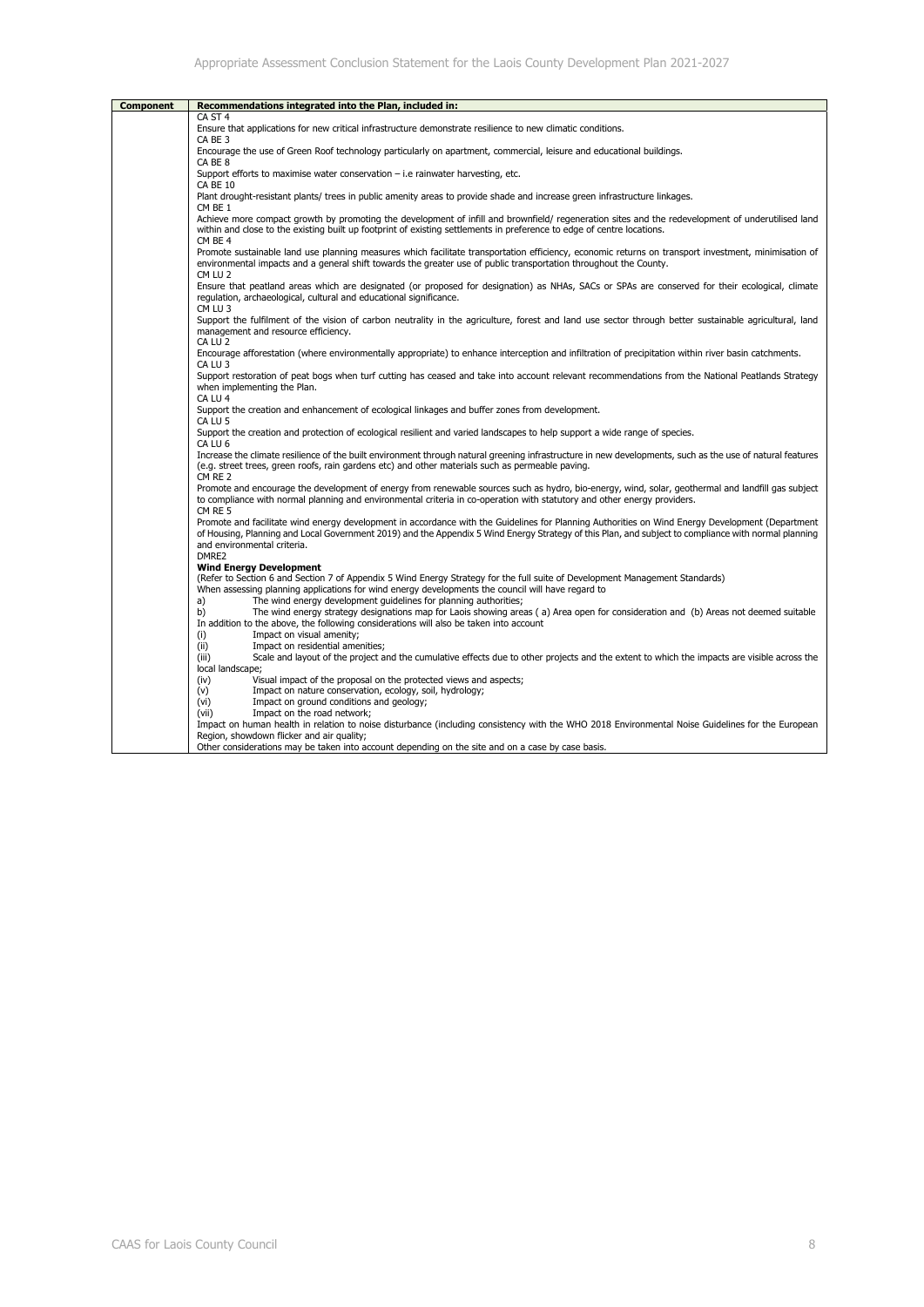## **Section 3 Consideration of Alternatives**

This section summarises the alternatives considered for the Plan during the preparation process.

These alternatives have been incorporated into the Plan having regard to both:

- 1. The environmental effects (including those related to ecology and European sites) which are identified by the SEA (informed by the AA) and are detailed above; and
- 2. Planning including social and economic effects that also were considered by the Council.

### **3.1 Alternatives for an Ecosystem Services Approach to the Plan**

Although many natural capital<sup>2</sup> and ecosystem<sup>3</sup> service issues have been taken into account over previous Plan periods, the importance of these in fulfilling environmental obligations has increasingly emerged. An Ecosystems Services Approach would provide a strategy for the integrated management of land, water and living resources that promotes conservation and sustainable use in an equitable way

**Alternative A**: A Plan that takes an Ecosystems Services Approach; or

Principles that would be integrated throughout the Plan, in a coordinated and comprehensive manner, would include:

- Consideration of natural systems by using knowledge of interactions in nature and how ecosystems function
- Taking into account of the services that ecosystems provide including those that underpin social and economic well-being, such as flood and climate regulation or recreation, culture and quality of life
- Involving people those who benefit from the ecosystem services and those managing them need to be involved in decisions that affect them.

This would mean that there would be:

- An increased likelihood in the extent, magnitude and frequency of positive effects occurring with regard to natural capital and ecosystem service issues, such as the management of air quality, noise pollution, light pollution, pollination, flood risk, water bodies and river basins and natural resources supporting energy production and recreation; and
- A decreased likelihood in the extent, magnitude and frequency of adverse effects on natural capital and ecosystem services.

**Alternative B**: A Plan that does not take an Ecosystems Services Approach.

As has been the case over previous plan periods, many natural capital and ecosystem service issues would be integrated into individual Plan Policy Objectives and into decision making at lower tiers of plan preparation and development management. However, this approach would be less coordinated and comprehensive than would be the case under an Ecosystems Services Approach.

This would mean that there would be:

 A decreased likelihood in the extent, magnitude and frequency of positive effects occurring with regard to natural capital and ecosystem service issues; and

<sup>&</sup>lt;sup>2</sup> Renewable and non-renewable resources (e.g. plants, animals, air, water, soils, minerals)

 $3$  Ecosystems are multifunctional communities of living organisms interacting with each other and their environment. Ecosystems provide a series of services for human well-being (ecosystem services) either directly or indirectly contributing towards human wellbeing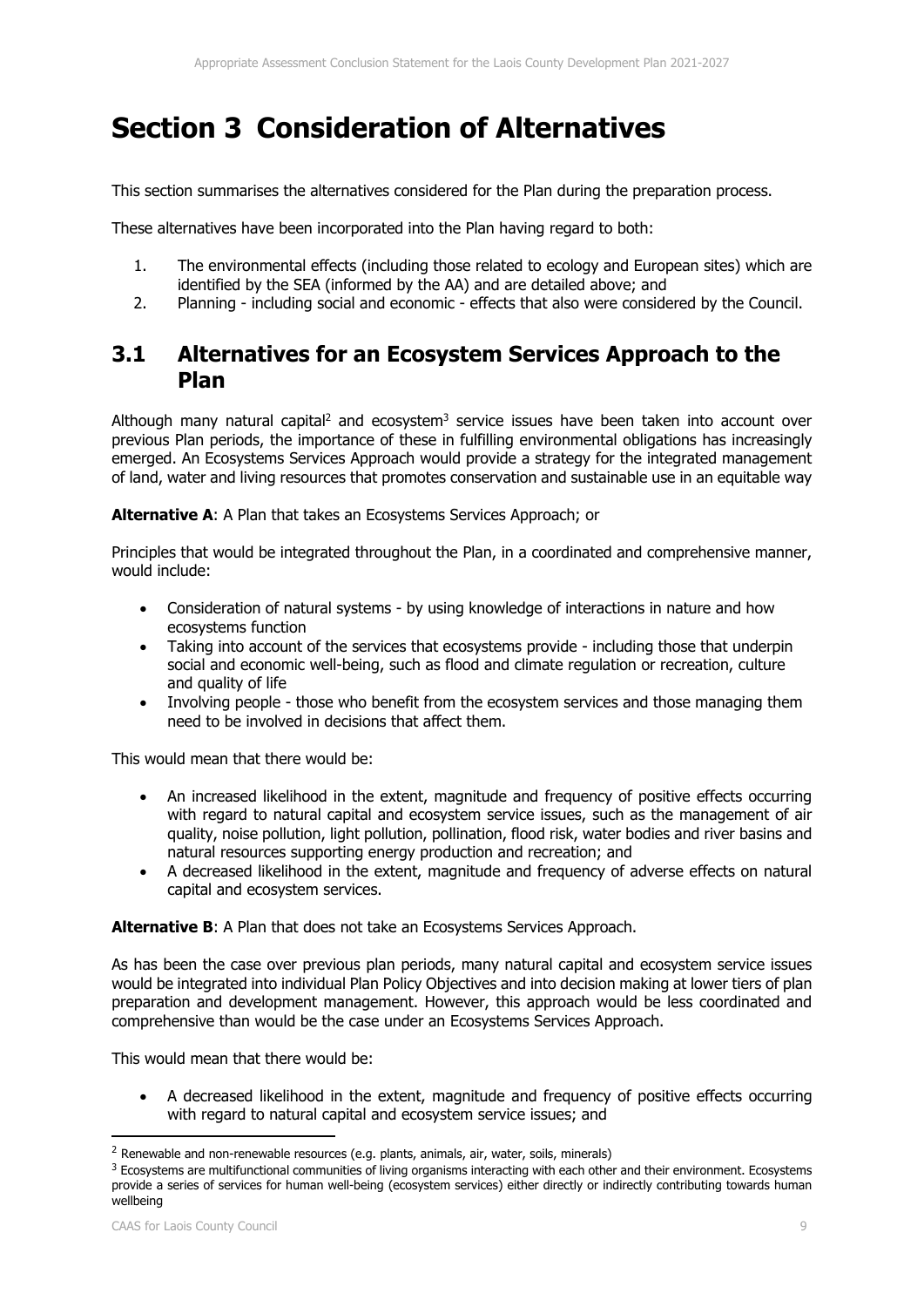An increased likelihood in the extent, magnitude and frequency of adverse effects on natural capital and ecosystem services.

#### **Selected Alternative for the Plan: Alternative A.**

#### **3.2 Alternatives for Population Allocations**

Following allocation of most of the County's projected new population across the County's settlements, taking into account the requirements of higher-level planning objectives, a decision was required as to whether to provide for an unallocated extent of growth – either to the Key Town Graiguecullen (Carlow) or the Self-Sustaining Growth Town of Portarlington.

- **Alternative A:** Provide additional extent of growth to Graiguecullen (Carlow); or
- **Alternative B:** Provide additional extent of growth to Portarlington.

Based on the planning interactions provided for the alternatives it can be identified that:

- There would be more control over water services infrastructure in Portarlington than would be the case with Graiguecullen (Carlow) – this means that there would be greater certainty that development could take place in Portarlington and that environmental protection and management would be contributed towards.
- Graiguecullen is connected by virtue of the train lines to Dublin/Waterford from Carlow, it is not as connected as Portarlington. Sustainable accessibility is more of an attractive feature in Portarlington.
- Portarlington has experienced rapid population growth with high levels of commuter focused residential expansion without the equivalent increase in jobs and services. However, Portarlington is located on the main line railway line Dublin‐Galway and Dublin‐Cork/Limerick and since 2016 has experienced investment in services including a new secondary school and a new library and ongoing investment in Community and leisure centres. On an economic front, since 2016, a number of new business have been established in Portarlington with Portarlington Enterprise Centre expanding their offering to allow for more remote working practices on site. Derryounce Walks and Trails also has been developed since 2016 which has improved the amenities in Portarlington.
- While Portarlington may have low resident to worker ratio at 0.43 (CSO, 2016) it has developed since 2016 which would suggest that the catch up required has already started. For the reason of good connectivity, the offering of a variety of economic opportunities such as large tracts of zoned land for industrial purposes to remote working, it was considered that Portarlington should be allowed to grow appropriate to the scale of the town with a focus on compact growth and emphasis on developing economic and social opportunities.

#### **Selected Alternative for the Plan: Alternative A.**

#### **3.3 Alternatives for Rural Areas**

**Alternative A:** Provide 3 Rural Housing Designations for the County as set out in the County Development Plan 2017-2023:

- Areas under Strong Urban Influence
- Stronger Rural Areas
- Structurally Weak Areas.

Alternative A would restrict development in rural areas that are under strong urban influence would positively impact upon the protection and management of the environment and sustainable development. The restrictions would help to both reduce levels of greenfield development in areas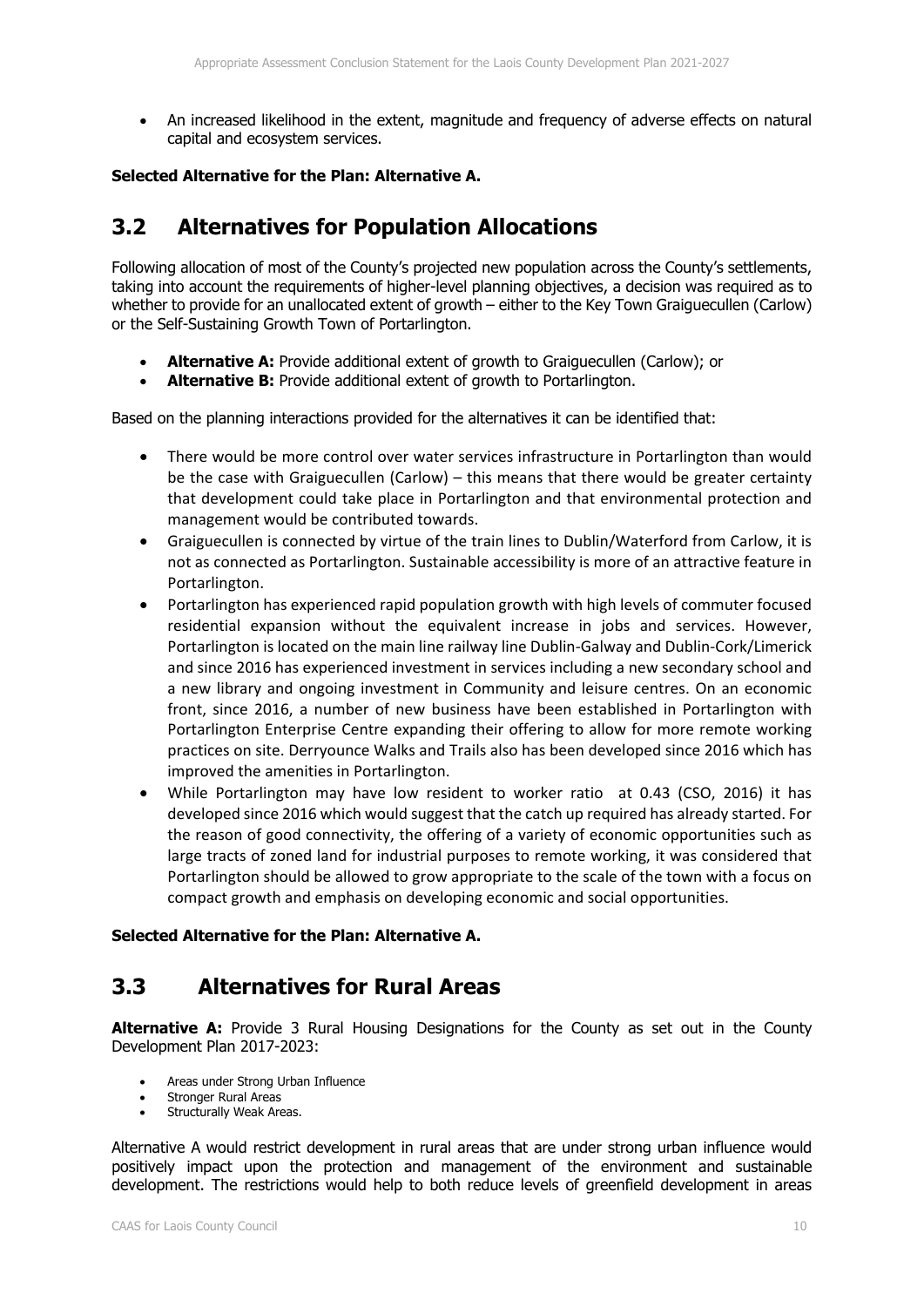immediately surrounding existing centres and encourage brownfield development within existing centres - to a lesser degree than would be the case under Alternative B, as this approach would be based on older requirements, guidance and data.

Rural development would be directed towards appropriate rural areas and urban development would be directed towards established settlements. This alternative would help to prevent low density urban sprawl and associated adverse effects upon sustainable mobility, climate emission reduction targets and various environmental components – to a lesser degree than would be the case under Alternative B, as this approach would be based on older requirements, guidance and data.

**Alternative B:** Provide 2 Rural Housing Designations as follows (also integrating mapping of Areas of Sensitivity - Natura 2000 Network), based on most up to date requirements, guidance and data:

- Areas under Strong Urban Influence
- Structurally Weak Areas

Alternative B would restrict development in rural areas that are under strong urban influence would positively impact upon the protection and management of the environment and sustainable development. The restrictions would help to both reduce levels of greenfield development in areas immediately surrounding existing centres and encourage brownfield development within existing centres – to a greater degree than would be the case under Alternative A.

Rural development would be directed towards appropriate rural areas and urban development would be directed towards established settlements. This alternative would help to prevent low density urban sprawl and associated adverse effects upon sustainable mobility, climate emission reduction targets and various environmental components – to a greater degree than would be the case under Alternative A.

**Alternative C:** Do not provide for Rural Housing Designations and assess all applications on their merit.

**Alternative C**, by not providing for Rural Housing Designations at Plan level and instead assessing all applications on their merit, would provide a less coherent and coordinated approach that would adversely impact upon the protection and management of the environment and sustainable development. The absence of restrictions would be more likely to result in increased levels of greenfield development in areas immediately surrounding existing centres and less demand for brownfield development within existing centres.

Urban generated development would be more likely to occur under this alternative within rural areas outside of established settlements. This alternative would result in lower density urban sprawl and associated adverse effects upon sustainable mobility, climate emission reduction targets and various environmental components.

#### **Selected Tier 4 Alternative for the Plan: Alternative A.**

Note:

The Selected Tier 4 Alternative for the Draft Plan was Alternative B. However, the Members adopted a Plan that provides for Alternative A. This does not benefit the protection and management of the environment as well as Alternative B does.

#### **3.4 Alternatives for Densities**

**Alternative A:** Application of a single standard density across all settlements.

The application of a singular low net residential density across the County would have the potential to push new development towards more environmentally sensitive lands that are less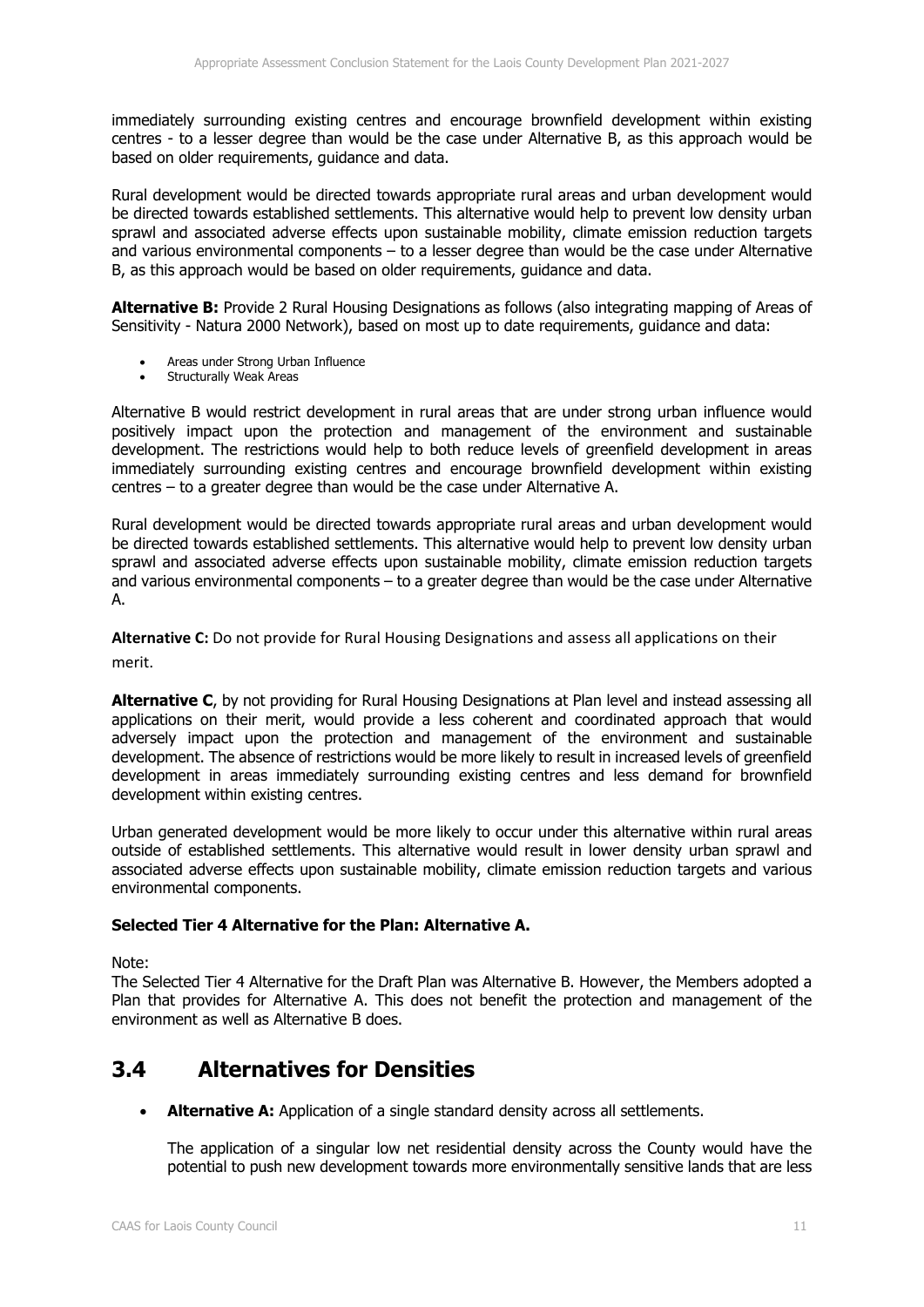well-serviced and less well-connected, resulting in unnecessary potentially significant adverse effects on all environmental components.

The application of a singular high net residential density could result in a potential misalignment between the supply of zoned land to meet the projected demand for new housing. This could result in a misalignment between new development and essential services provision with associated potential for adverse effects on environmental components.

 **Alternative B:** Application of different densities at different locations, as appropriate; higher densities where sustainable transport mode opportunities are available and lower densities where constraints are presented by, for example, wastewater and water infrastructure constraints, cultural heritage designations or the local road network.

Higher densities would be provided where sustainable transport mode opportunities are available and lower densities would be provided where constraints are presented by, for example, wastewater and water infrastructure constraints, cultural heritage designations or the local road network. This approach would contribute towards national and regional strategic outcomes including the efficient use of land, compact growth and the transition towards a low carbon and more climate resilient society.

Alternative B would help to ensure compact, sustainable development within and adjacent to the existing built-up footprint and would conflict with the protection and management of environmental components the least. Alignment between new development and essential services provision would be most likely under Alternative B.

#### **Selected Alternative for the Plan: Alternative B.**

#### **3.5 Alternatives for Land Use Zoning**

Available alternatives for land use zoning at relevant settlements and the associated environmental assessment are summarised on Table 3.1.

|                                       | <b>Alternative</b><br><b>Town</b><br><b>Summary Assessment</b> |                                                                                                                                                                                                                                                     |
|---------------------------------------|----------------------------------------------------------------|-----------------------------------------------------------------------------------------------------------------------------------------------------------------------------------------------------------------------------------------------------|
|                                       | (selected alternatives in                                      |                                                                                                                                                                                                                                                     |
|                                       | bold)                                                          |                                                                                                                                                                                                                                                     |
|                                       |                                                                |                                                                                                                                                                                                                                                     |
| Portlaoise                            | "New Residential" Zoning:                                      | Development of lands to the south of the proposed indicative northern bypass would provide                                                                                                                                                          |
|                                       | A. To south of proposed<br>indicative northern bypass          | high levels of accessibility to the regional and national road network. However, these are<br>greenfield lands and by not consolidating land use zoning, this alternative would provide for                                                         |
|                                       |                                                                | a less compact form of development that would fail to maximise benefits from other                                                                                                                                                                  |
|                                       |                                                                | infrastructural investment in the town. By failing to consolidate zoning, this alternative would                                                                                                                                                    |
|                                       |                                                                | decrease the likelihood of brownfield development and conflict with efforts to improve                                                                                                                                                              |
|                                       |                                                                | sustainable mobility (with associated effects on energy, air, noise and human health). Higher<br>levels of premature development and associated avoidable potential adverse environmental                                                           |
|                                       |                                                                | effects would be likely to occur.                                                                                                                                                                                                                   |
|                                       | or B. Infill throughout                                        | By consolidating land use zoning this alternative would provide for a more compact form of                                                                                                                                                          |
|                                       | the town                                                       | development that would help to maximise benefits from infrastructural investment. By                                                                                                                                                                |
|                                       |                                                                | consolidating the zoning and helping to avoid premature development, this alternative would<br>increase the likelihood of brownfield development and contribute towards efforts to improve                                                          |
|                                       |                                                                | sustainable mobility (with associated effects on energy, air, noise and human health).                                                                                                                                                              |
|                                       |                                                                | Reducing greenfield development would avoid potential adverse environmental effects that                                                                                                                                                            |
|                                       |                                                                | would otherwise occur - this would benefit the protection of multiple environmental                                                                                                                                                                 |
|                                       |                                                                | components. Selection of lands for zoning throughout the County took into account: whether<br>water services infrastructure was already provided for or, if not, whether it could be more                                                           |
|                                       |                                                                | easily provided for; access to transport infrastructure; and proximity to the existing                                                                                                                                                              |
| development envelope and town centre. |                                                                |                                                                                                                                                                                                                                                     |
| Note:                                 |                                                                |                                                                                                                                                                                                                                                     |
|                                       |                                                                | The Selected Alternative for Portlaoise in the Draft Plan was Alternative B "Infill throughout the town". However, the Members adopted a Plan                                                                                                       |
|                                       |                                                                | that provides a mix between Alternative B "Infill throughout the town" and a less compact approach to zoning. This does not benefit the<br>protection and management of the environment as well as Alternative B "Infill throughout the town" does. |
| Abbevleix                             | Site south of the School on                                    | The zoning of this site south of the school on the Ballyroan Road as Community/ Educational/                                                                                                                                                        |
| (Alternative Set                      | Ballyroan Road                                                 | Institutional would allow for needed educational related facilities, collocated beside the                                                                                                                                                          |
| 1)                                    | A. Zone New Residential                                        | existing school. Such facilities are necessary in making settlements more desirable places to                                                                                                                                                       |

|  |  |  | Table 3.1 Land Use Zoning Alternatives and Summary Assessment |  |  |
|--|--|--|---------------------------------------------------------------|--|--|
|--|--|--|---------------------------------------------------------------|--|--|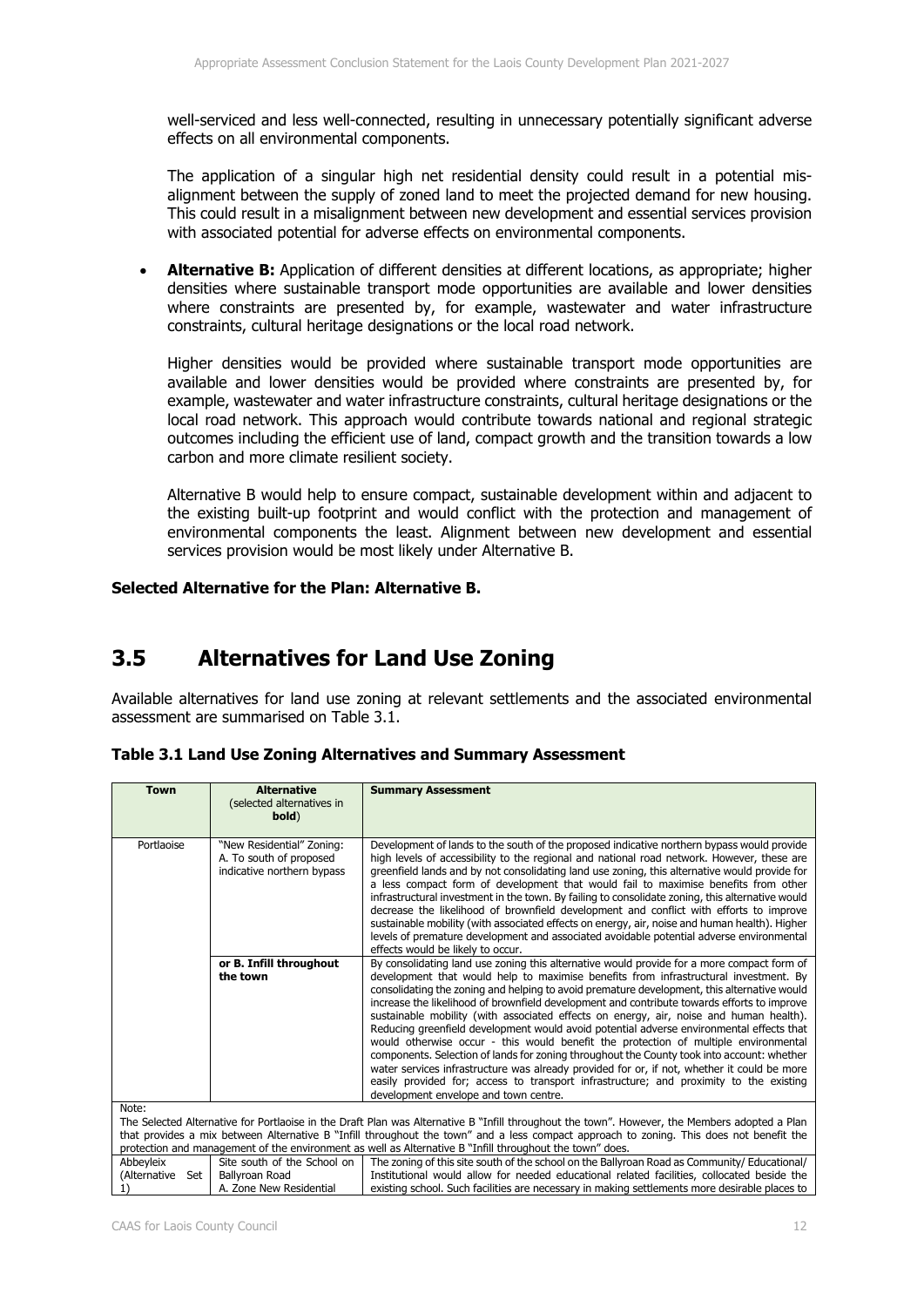| <b>Town</b>                                                                                                                                                                                                                                                                                                                                                      | <b>Alternative</b>                                            | <b>Summary Assessment</b>                                                                                                                                                                                                                                                                                                                                                                                                                                                                                                                                                                                                                                                                                                                                                                                                                                                                                                                                                                                                                                                              |
|------------------------------------------------------------------------------------------------------------------------------------------------------------------------------------------------------------------------------------------------------------------------------------------------------------------------------------------------------------------|---------------------------------------------------------------|----------------------------------------------------------------------------------------------------------------------------------------------------------------------------------------------------------------------------------------------------------------------------------------------------------------------------------------------------------------------------------------------------------------------------------------------------------------------------------------------------------------------------------------------------------------------------------------------------------------------------------------------------------------------------------------------------------------------------------------------------------------------------------------------------------------------------------------------------------------------------------------------------------------------------------------------------------------------------------------------------------------------------------------------------------------------------------------|
|                                                                                                                                                                                                                                                                                                                                                                  | (selected alternatives in<br>bold)                            |                                                                                                                                                                                                                                                                                                                                                                                                                                                                                                                                                                                                                                                                                                                                                                                                                                                                                                                                                                                                                                                                                        |
|                                                                                                                                                                                                                                                                                                                                                                  | or B. Zone Community/<br>Educational/<br><b>Institutional</b> | $\mu$ ive $-$ so that they maintain and improve services to existing and future communities.<br>Attracting new populations into the County's settlements will reduce demand for<br>development in areas that are less well serviced and connected $-$ that type of development<br>would be unsustainable and would have higher environmental impacts. The development of<br>educational related facilities would present potential local impacts; residual impacts would<br>be mitigated by the measures integrated into the Plan.                                                                                                                                                                                                                                                                                                                                                                                                                                                                                                                                                     |
| Abbeyleix<br>(Alternative Set<br>2)                                                                                                                                                                                                                                                                                                                              | "Town Centre" Zoning:<br>A. Less compact                      | By not consolidating land use zoning and including unnecessary land use zoning, this<br>alternative would provide for a less compact form of development that would fail to<br>maximise benefits from infrastructural investment. By facilitating the unnecessary sprawl of<br>the settlement and failing to consolidate zoning, this alternative would decrease the<br>likelihood of brownfield development and conflict with efforts to improve sustainable mobility<br>(with associated effects on energy, air, noise and human health). Providing for unnecessary<br>zoning would be likely to result in higher levels of sprawl and associated avoidable potential<br>adverse environmental effects.                                                                                                                                                                                                                                                                                                                                                                              |
|                                                                                                                                                                                                                                                                                                                                                                  | or B. More compact                                            | By consolidating land use zoning and reducing unnecessary land use zoning this alternative<br>would provide for a more compact form of development that would help to maximise<br>benefits from infrastructural investment. By consolidating the zoning and helping to avoid<br>unnecessary sprawl of the settlement, this alternative would increase the likelihood of<br>brownfield development and contribute towards efforts to improve sustainable mobility (with<br>associated effects on energy, air, noise and human health). Reducing unnecessary zoning<br>would help to minimise sprawl and would avoid potential adverse environmental effects that<br>would otherwise occur - this would benefit the protection of multiple environmental<br>components. Selection of lands for zoning throughout the County took into account: whether<br>water services infrastructure was already provided for or, if not, whether it could be more<br>easily provided for; access to transport infrastructure; and proximity to the existing<br>development envelope and town centre. |
| Rathdowney                                                                                                                                                                                                                                                                                                                                                       | "New Residential" Zoning:<br>A. Less compact                  | By not consolidating land use zoning and including unnecessary land use zoning, this<br>alternative would provide for a less compact form of development that would fail to<br>maximise benefits from infrastructural investment. By facilitating the unnecessary sprawl of<br>the settlement and failing to consolidate zoning, this alternative would decrease the<br>likelihood of brownfield development and conflict with efforts to improve sustainable mobility<br>(with associated effects on energy, air, noise and human health). Providing for unnecessary<br>zoning would be likely to result in higher levels of sprawl and associated avoidable potential<br>adverse environmental effects.                                                                                                                                                                                                                                                                                                                                                                              |
|                                                                                                                                                                                                                                                                                                                                                                  | or B. More compact                                            | By consolidating land use zoning and reducing unnecessary land use zoning this alternative<br>would provide for a more compact form of development that would help to maximise<br>benefits from infrastructural investment. By consolidating the zoning and helping to avoid<br>unnecessary sprawl of the settlement, this alternative would increase the likelihood of<br>brownfield development and contribute towards efforts to improve sustainable mobility (with<br>associated effects on energy, air, noise and human health). Reducing unnecessary zoning<br>would help to minimise sprawl and would avoid potential adverse environmental effects that<br>would otherwise occur - this would benefit the protection of multiple environmental<br>components. Selection of lands for zoning throughout the County took into account: whether<br>water services infrastructure was already provided for or, if not, whether it could be more<br>easily provided for; access to transport infrastructure; and proximity to the existing<br>development envelope and town centre. |
| Mountmellick                                                                                                                                                                                                                                                                                                                                                     | "New Residential" Zoning:<br>A. Less compact                  | By not consolidating land use zoning and including unnecessary land use zoning, this<br>alternative would provide for a less compact form of development that would fail to<br>maximise benefits from infrastructural investment. By facilitating the unnecessary sprawl of<br>the settlement and failing to consolidate zoning, this alternative would decrease the<br>likelihood of brownfield development and conflict with efforts to improve sustainable mobility<br>(with associated effects on energy, air, noise and human health). Providing for unnecessary<br>zoning would be likely to result in higher levels of sprawl and associated avoidable potential<br>adverse environmental effects.                                                                                                                                                                                                                                                                                                                                                                              |
|                                                                                                                                                                                                                                                                                                                                                                  | or B. More compact                                            | By consolidating land use zoning and reducing unnecessary land use zoning this alternative<br>would provide for a more compact form of development that would help to maximise<br>benefits from infrastructural investment. By consolidating the zoning and helping to avoid<br>unnecessary sprawl of the settlement, this alternative would increase the likelihood of<br>brownfield development and contribute towards efforts to improve sustainable mobility (with<br>associated effects on energy, air, noise and human health). Reducing unnecessary zoning<br>would help to minimise sprawl and would avoid potential adverse environmental effects that<br>would otherwise occur - this would benefit the protection of multiple environmental<br>components. Selection of lands for zoning throughout the County took into account: whether<br>water services infrastructure was already provided for or, if not, whether it could be more<br>easily provided for; access to transport infrastructure; and proximity to the existing<br>development envelope and town centre. |
| Note:<br>The Selected Alternative for Mountmellick in the Draft Plan was Alternative B "More Compact". However, the Members adopted a Plan that<br>provides a mix between Alternative A "Less Compact" and Alternative B "More Compact". This does not benefit the protection and management<br>of the environment as well as Alternative B "More Compact" does. |                                                               |                                                                                                                                                                                                                                                                                                                                                                                                                                                                                                                                                                                                                                                                                                                                                                                                                                                                                                                                                                                                                                                                                        |
| Mountrath<br>(Alternative Set<br>1)                                                                                                                                                                                                                                                                                                                              | "New Residential" Zoning:<br>A. Less compact                  | By not consolidating land use zoning and including unnecessary land use zoning, this<br>alternative would provide for a less compact form of development that would fail to<br>maximise benefits from infrastructural investment. By facilitating the unnecessary sprawl of<br>the settlement and failing to consolidate zoning, this alternative would decrease the<br>likelihood of brownfield development and conflict with efforts to improve sustainable mobility                                                                                                                                                                                                                                                                                                                                                                                                                                                                                                                                                                                                                 |

adverse environmental effects.

(with associated effects on energy, air, noise and human health). Providing for unnecessary zoning would be likely to result in higher levels of sprawl and associated avoidable potential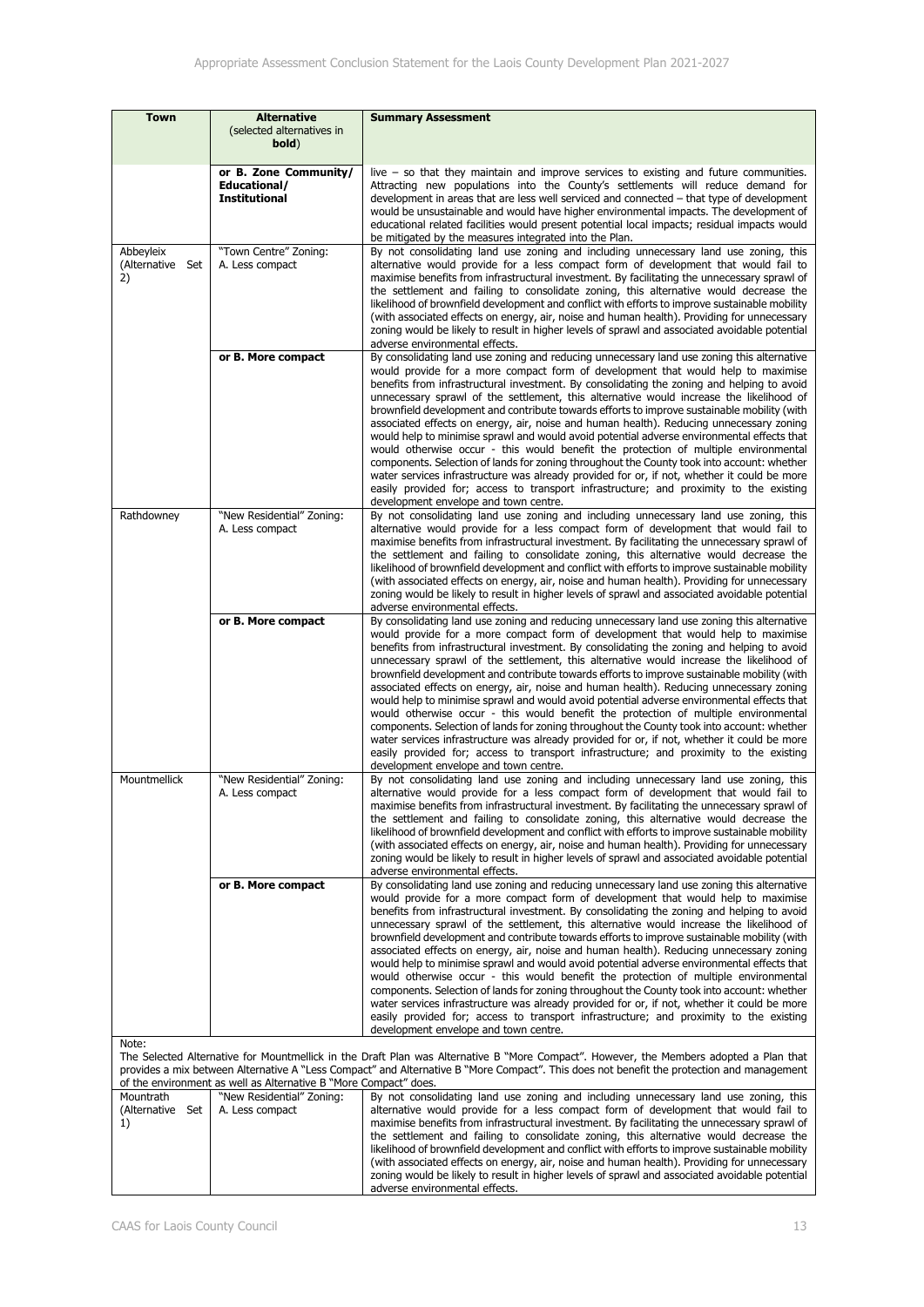| Town                                | <b>Alternative</b><br>(selected alternatives in<br>bold)                                                                           | <b>Summary Assessment</b>                                                                                                                                                                                                                                                                                                                                                                                                                                                                                                                                                                                                                                                                                                                                                                                                                                                                                                                                                                                                                                                              |
|-------------------------------------|------------------------------------------------------------------------------------------------------------------------------------|----------------------------------------------------------------------------------------------------------------------------------------------------------------------------------------------------------------------------------------------------------------------------------------------------------------------------------------------------------------------------------------------------------------------------------------------------------------------------------------------------------------------------------------------------------------------------------------------------------------------------------------------------------------------------------------------------------------------------------------------------------------------------------------------------------------------------------------------------------------------------------------------------------------------------------------------------------------------------------------------------------------------------------------------------------------------------------------|
|                                     | or B. More compact                                                                                                                 | By consolidating land use zoning and reducing unnecessary land use zoning this alternative<br>would provide for a more compact form of development that would help to maximise<br>benefits from infrastructural investment. By consolidating the zoning and helping to avoid<br>unnecessary sprawl of the settlement, this alternative would increase the likelihood of<br>brownfield development and contribute towards efforts to improve sustainable mobility (with<br>associated effects on energy, air, noise and human health). Reducing unnecessary zoning<br>would help to minimise sprawl and would avoid potential adverse environmental effects that<br>would otherwise occur - this would benefit the protection of multiple environmental<br>components. Selection of lands for zoning throughout the County took into account: whether<br>water services infrastructure was already provided for or, if not, whether it could be more<br>easily provided for; access to transport infrastructure; and proximity to the existing<br>development envelope and town centre. |
| Mountrath<br>(Alternative Set<br>2) | <b>Addition of "Open Space</b><br>Amenity" Zoning along<br>rivers and streams<br>A. Add to existing<br>or B. Don't add to existing | The additional "Open Space Amenity" Zoning would help to improve protection of future<br>residential and employment populations (and their and the town's built assets) from flood<br>risk, further contribute towards the protection of this amenity asset from visually intrusive<br>developments and further contribute towards the protection of ecological connectivity and<br>the quality of surface waters. The absence of a green buffer would make adverse impacts<br>upon the aforementioned sensitivities more likely.                                                                                                                                                                                                                                                                                                                                                                                                                                                                                                                                                      |
| Stradbally                          | "Enterprise<br>and<br>Employment" Zoning:<br>A. Less compact                                                                       | By not consolidating land use zoning and including unnecessary land use zoning, this<br>alternative would provide for a less compact form of development that would fail to<br>maximise benefits from infrastructural investment. By facilitating the unnecessary sprawl of<br>the settlement and failing to consolidate zoning, this alternative would decrease the<br>likelihood of brownfield development and conflict with efforts to improve sustainable mobility<br>(with associated effects on energy, air, noise and human health). Providing for unnecessary<br>zoning would be likely to result in higher levels of sprawl and associated avoidable potential<br>adverse environmental effects.                                                                                                                                                                                                                                                                                                                                                                              |
|                                     | or B. More compact                                                                                                                 | By consolidating land use zoning and reducing unnecessary land use zoning this alternative<br>would provide for a more compact form of development that would help to maximise<br>benefits from infrastructural investment. By consolidating the zoning and helping to avoid<br>unnecessary sprawl of the settlement, this alternative would increase the likelihood of<br>brownfield development and contribute towards efforts to improve sustainable mobility (with<br>associated effects on energy, air, noise and human health). Reducing unnecessary zoning<br>would help to minimise sprawl and would avoid potential adverse environmental effects that<br>would otherwise occur - this would benefit the protection of multiple environmental<br>components. Selection of lands for zoning throughout the County took into account: whether<br>water services infrastructure was already provided for or, if not, whether it could be more<br>easily provided for; access to transport infrastructure; and proximity to the existing<br>development envelope and town centre. |
| Borris in Ossory                    | "General Business" Zoning:<br>A. Less compact                                                                                      | By not consolidating land use zoning and including unnecessary land use zoning, this<br>alternative would provide for a less compact form of development that would fail to<br>maximise benefits from infrastructural investment. By facilitating the unnecessary sprawl of<br>the settlement and failing to consolidate zoning, this alternative would decrease the<br>likelihood of brownfield development and conflict with efforts to improve sustainable mobility<br>(with associated effects on energy, air, noise and human health). Providing for unnecessary<br>zoning would be likely to result in higher levels of sprawl and associated avoidable potential<br>adverse environmental effects.                                                                                                                                                                                                                                                                                                                                                                              |
|                                     | or B. More compact                                                                                                                 | By consolidating land use zoning and reducing unnecessary land use zoning this alternative<br>would provide for a more compact form of development that would help to maximise<br>benefits from infrastructural investment. By consolidating the zoning and helping to avoid<br>unnecessary sprawl of the settlement, this alternative would increase the likelihood of<br>brownfield development and contribute towards efforts to improve sustainable mobility (with<br>associated effects on energy, air, noise and human health). Reducing unnecessary zoning<br>would help to minimise sprawl and would avoid potential adverse environmental effects that<br>would otherwise occur - this would benefit the protection of multiple environmental<br>components. Selection of lands for zoning throughout the County took into account: whether<br>water services infrastructure was already provided for or, if not, whether it could be more<br>easily provided for; access to transport infrastructure; and proximity to the existing<br>development envelope and town centre. |
| Ballyinan                           | "New Residential" Zoning:<br>A. Less compact                                                                                       | By not consolidating land use zoning and including unnecessary land use zoning, this<br>alternative would provide for a less compact form of development that would fail to<br>maximise benefits from infrastructural investment. By facilitating the unnecessary sprawl of<br>the settlement and failing to consolidate zoning, this alternative would decrease the<br>likelihood of brownfield development and conflict with efforts to improve sustainable mobility<br>(with associated effects on energy, air, noise and human health). Providing for unnecessary<br>zoning would be likely to result in higher levels of sprawl and associated avoidable potential<br>adverse environmental effects.                                                                                                                                                                                                                                                                                                                                                                              |
|                                     | or B. More compact                                                                                                                 | By consolidating land use zoning and reducing unnecessary land use zoning this alternative<br>would provide for a more compact form of development that would help to maximise<br>benefits from infrastructural investment. By consolidating the zoning and helping to avoid<br>unnecessary sprawl of the settlement, this alternative would increase the likelihood of<br>brownfield development and contribute towards efforts to improve sustainable mobility (with<br>associated effects on energy, air, noise and human health). Reducing unnecessary zoning<br>would help to minimise sprawl and would avoid potential adverse environmental effects that<br>would otherwise occur - this would benefit the protection of multiple environmental<br>components. Selection of lands for zoning throughout the County took into account: whether<br>water services infrastructure was already provided for or, if not, whether it could be more<br>easily provided for; access to transport infrastructure; and proximity to the existing<br>development envelope and town centre. |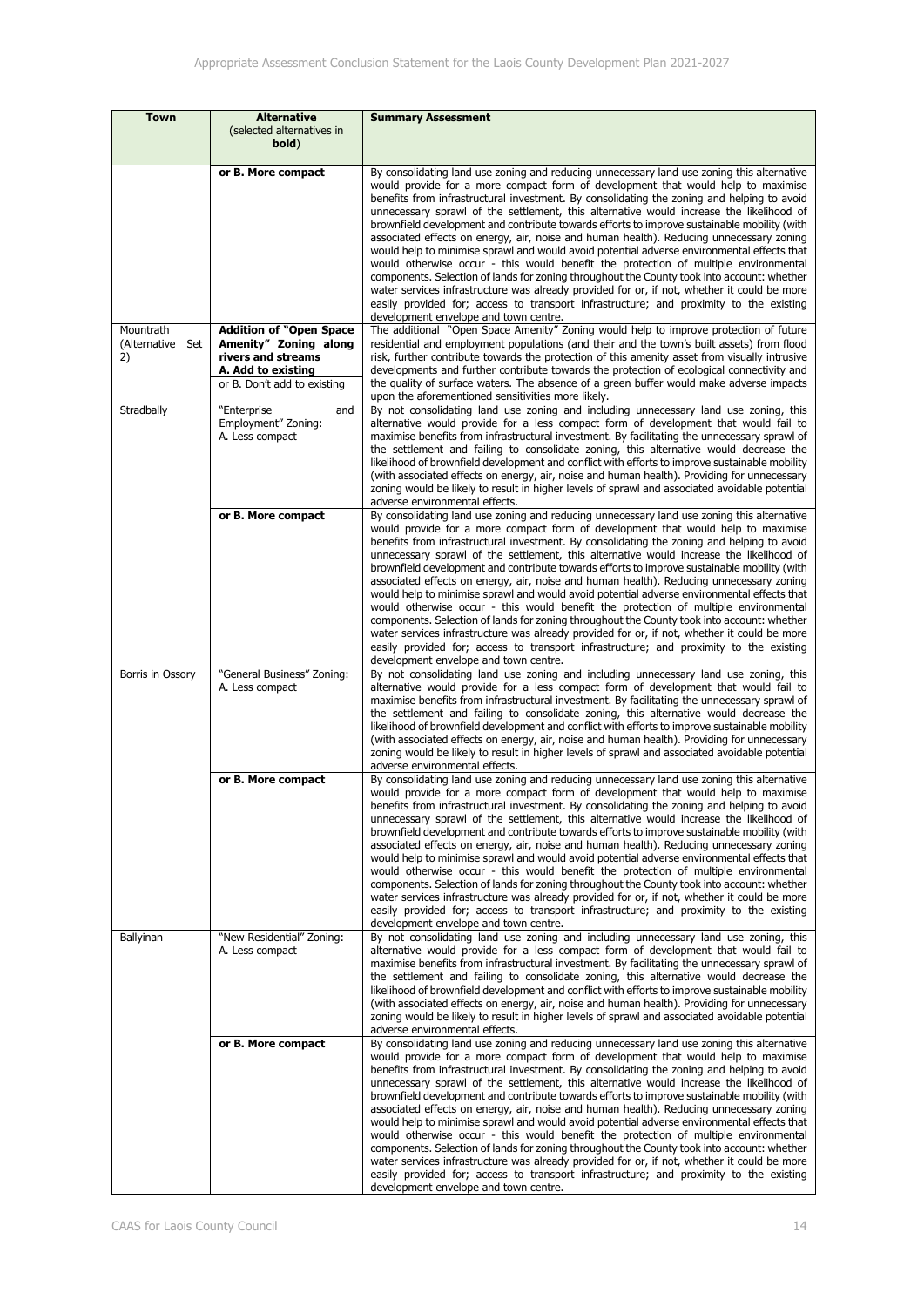| Town                                                                                                                                                                                                                                                                                                                | <b>Alternative</b><br>(selected alternatives in<br>bold)                                                     | <b>Summary Assessment</b>                                                                                                                                                                                                                                                                                                                                                                                                                                                                                                                                                                                                                                                                                                                                                                                                                                                                                                                                                                                                                                                              |
|---------------------------------------------------------------------------------------------------------------------------------------------------------------------------------------------------------------------------------------------------------------------------------------------------------------------|--------------------------------------------------------------------------------------------------------------|----------------------------------------------------------------------------------------------------------------------------------------------------------------------------------------------------------------------------------------------------------------------------------------------------------------------------------------------------------------------------------------------------------------------------------------------------------------------------------------------------------------------------------------------------------------------------------------------------------------------------------------------------------------------------------------------------------------------------------------------------------------------------------------------------------------------------------------------------------------------------------------------------------------------------------------------------------------------------------------------------------------------------------------------------------------------------------------|
| Note:<br>The Selected Alternative for Ballylynan in the Draft Plan was Alternative B "More Compact". However, the Members adopted a Plan that is closer<br>to Alternative A "Less Compact". This does not benefit the protection and management of the environment as well as Alternative B "More<br>Compact" does. |                                                                                                              |                                                                                                                                                                                                                                                                                                                                                                                                                                                                                                                                                                                                                                                                                                                                                                                                                                                                                                                                                                                                                                                                                        |
| Durrow<br>(Alternative Set<br>1)                                                                                                                                                                                                                                                                                    | "New Residential" Zoning:<br>A. Less compact                                                                 | By not consolidating land use zoning and including unnecessary land use zoning, this<br>alternative would provide for a less compact form of development that would fail to<br>maximise benefits from infrastructural investment. By facilitating the unnecessary sprawl of<br>the settlement and failing to consolidate zoning, this alternative would decrease the<br>likelihood of brownfield development and conflict with efforts to improve sustainable mobility<br>(with associated effects on energy, air, noise and human health). Providing for unnecessary<br>zoning would be likely to result in higher levels of sprawl and associated avoidable potential<br>adverse environmental effects.                                                                                                                                                                                                                                                                                                                                                                              |
|                                                                                                                                                                                                                                                                                                                     | or B. More compact                                                                                           | By consolidating land use zoning and reducing unnecessary land use zoning this alternative<br>would provide for a more compact form of development that would help to maximise<br>benefits from infrastructural investment. By consolidating the zoning and helping to avoid<br>unnecessary sprawl of the settlement, this alternative would increase the likelihood of<br>brownfield development and contribute towards efforts to improve sustainable mobility (with<br>associated effects on energy, air, noise and human health). Reducing unnecessary zoning<br>would help to minimise sprawl and would avoid potential adverse environmental effects that<br>would otherwise occur - this would benefit the protection of multiple environmental<br>components. Selection of lands for zoning throughout the County took into account: whether<br>water services infrastructure was already provided for or, if not, whether it could be more<br>easily provided for; access to transport infrastructure; and proximity to the existing<br>development envelope and town centre. |
| Durrow<br>(Alternative Set<br>2)                                                                                                                                                                                                                                                                                    | Zoning around WWTP: A.<br><b>Town Centre</b><br>or B. Open Space                                             | A buffer of Open Space around the WWTP would help to avoid any conflicts between new<br>residential development and the WWTP development – such as those which could arise from<br>emissions or impacts on residential amenity.                                                                                                                                                                                                                                                                                                                                                                                                                                                                                                                                                                                                                                                                                                                                                                                                                                                        |
| Durrow<br>(Alternative Set<br>3)                                                                                                                                                                                                                                                                                    | Zoning of Graveyard:<br>A. Town Centre<br>or B. Community,<br><b>Educational and</b><br><b>Institutional</b> | This is an existing graveyard and Town Centre uses on this site would not be in the interests<br>of the sustainable development of the town. Zoning as Community, Educational and<br>Institutional would be commensurate with the existing use and could allow for future small-<br>scale developments.                                                                                                                                                                                                                                                                                                                                                                                                                                                                                                                                                                                                                                                                                                                                                                                |
| Ballcolla                                                                                                                                                                                                                                                                                                           | "Town Centre" Zoning:<br>A. Less compact                                                                     | By not consolidating land use zoning and including unnecessary land use zoning, this<br>alternative would provide for a less compact form of development that would fail to<br>maximise benefits from infrastructural investment. By facilitating the unnecessary sprawl of<br>the settlement and failing to consolidate zoning, this alternative would decrease the<br>likelihood of brownfield development and conflict with efforts to improve sustainable mobility<br>(with associated effects on energy, air, noise and human health). Providing for unnecessary<br>zoning would be likely to result in higher levels of sprawl and associated avoidable potential<br>adverse environmental effects.                                                                                                                                                                                                                                                                                                                                                                              |
|                                                                                                                                                                                                                                                                                                                     | or B. More compact                                                                                           | By consolidating land use zoning and reducing unnecessary land use zoning this alternative<br>would provide for a more compact form of development that would help to maximise<br>benefits from infrastructural investment. By consolidating the zoning and helping to avoid<br>unnecessary sprawl of the settlement, this alternative would increase the likelihood of<br>brownfield development and contribute towards efforts to improve sustainable mobility (with<br>associated effects on energy, air, noise and human health). Reducing unnecessary zoning<br>would help to minimise sprawl and would avoid potential adverse environmental effects that<br>would otherwise occur - this would benefit the protection of multiple environmental<br>components. Selection of lands for zoning throughout the County took into account: whether<br>water services infrastructure was already provided for or, if not, whether it could be more<br>easily provided for; access to transport infrastructure; and proximity to the existing<br>development envelope and town centre. |
| Ballybrittas                                                                                                                                                                                                                                                                                                        | "Industrial" Zoning:<br>A. Less compact                                                                      | By not consolidating land use zoning and including unnecessary land use zoning, this<br>alternative would provide for a less compact form of development that would fail to<br>maximise benefits from infrastructural investment. By facilitating the unnecessary sprawl of<br>the settlement and failing to consolidate zoning, this alternative would decrease the<br>likelihood of brownfield development and conflict with efforts to improve sustainable mobility<br>(with associated effects on energy, air, noise and human health). Providing for unnecessary<br>zoning would be likely to result in higher levels of sprawl and associated avoidable potential<br>adverse environmental effects.                                                                                                                                                                                                                                                                                                                                                                              |
|                                                                                                                                                                                                                                                                                                                     | or B. More compact                                                                                           | By consolidating land use zoning and reducing unnecessary land use zoning this alternative<br>would provide for a more compact form of development that would help to maximise<br>benefits from infrastructural investment. By consolidating the zoning and helping to avoid<br>unnecessary sprawl of the settlement, this alternative would increase the likelihood of<br>brownfield development and contribute towards efforts to improve sustainable mobility (with<br>associated effects on energy, air, noise and human health). Reducing unnecessary zoning<br>would help to minimise sprawl and would avoid potential adverse environmental effects that<br>would otherwise occur - this would benefit the protection of multiple environmental<br>components. Selection of lands for zoning throughout the County took into account: whether<br>water services infrastructure was already provided for or, if not, whether it could be more<br>easily provided for; access to transport infrastructure; and proximity to the existing<br>development envelope and town centre. |
| Ballyroan                                                                                                                                                                                                                                                                                                           | "New Residential" Zoning:<br>A. Less compact                                                                 | By not consolidating land use zoning and including unnecessary land use zoning, this<br>alternative would provide for a less compact form of development that would fail to<br>maximise benefits from infrastructural investment. By facilitating the unnecessary sprawl of<br>the settlement and failing to consolidate zoning, this alternative would decrease the<br>likelihood of brownfield development and conflict with efforts to improve sustainable mobility<br>(with associated effects on energy, air, noise and human health). Providing for unnecessary                                                                                                                                                                                                                                                                                                                                                                                                                                                                                                                  |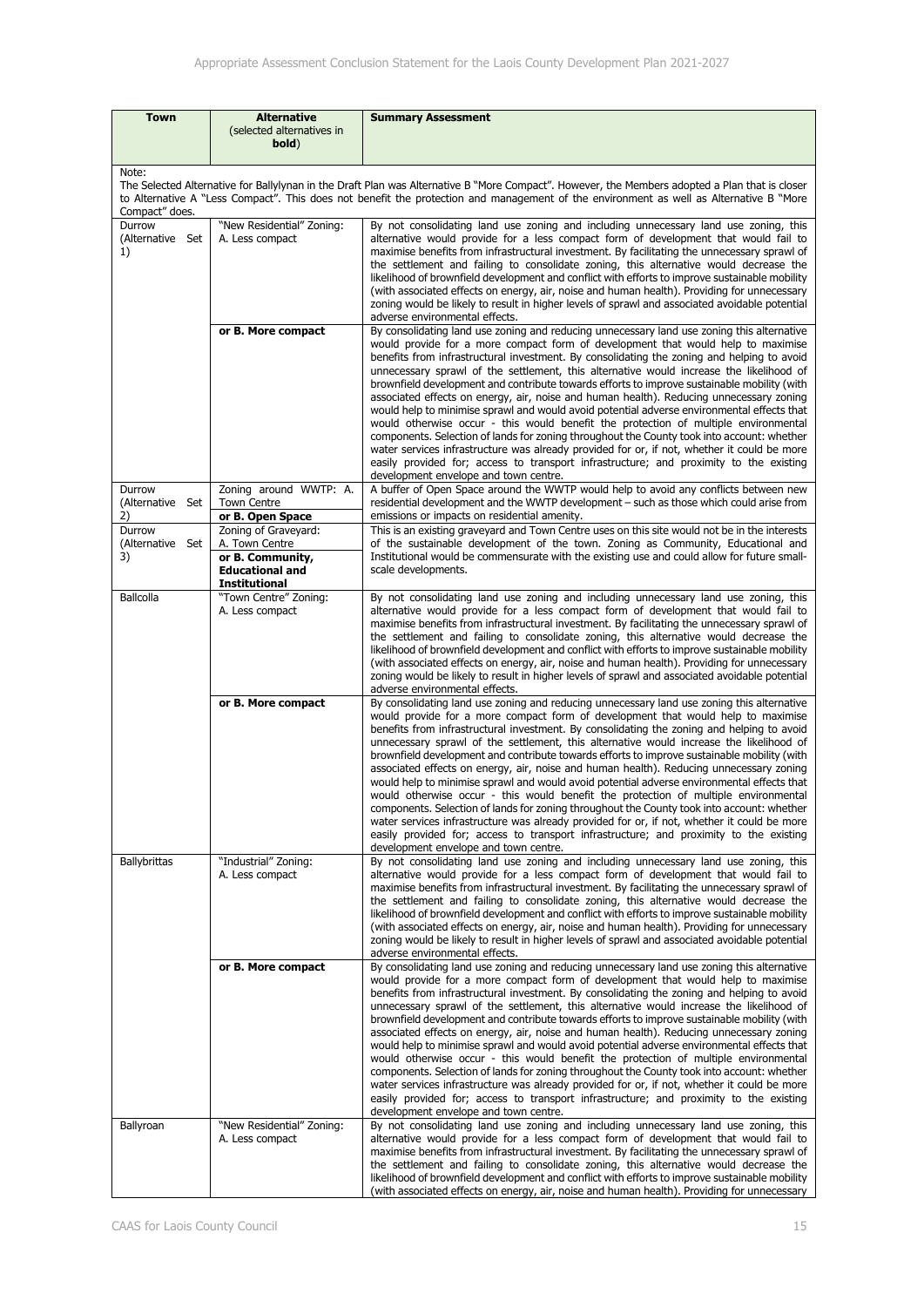| <b>Town</b> | <b>Alternative</b><br>(selected alternatives in<br>bold)                                                   | <b>Summary Assessment</b>                                                                                                                                                                                                                                                                                                                                                                                                                                                                                                                                                                                                                                                                                                                                                                                                                                                                                                                                                                                                                                                                                                |
|-------------|------------------------------------------------------------------------------------------------------------|--------------------------------------------------------------------------------------------------------------------------------------------------------------------------------------------------------------------------------------------------------------------------------------------------------------------------------------------------------------------------------------------------------------------------------------------------------------------------------------------------------------------------------------------------------------------------------------------------------------------------------------------------------------------------------------------------------------------------------------------------------------------------------------------------------------------------------------------------------------------------------------------------------------------------------------------------------------------------------------------------------------------------------------------------------------------------------------------------------------------------|
|             |                                                                                                            | zoning would be likely to result in higher levels of sprawl and associated avoidable potential                                                                                                                                                                                                                                                                                                                                                                                                                                                                                                                                                                                                                                                                                                                                                                                                                                                                                                                                                                                                                           |
|             | or B. More compact                                                                                         | adverse environmental effects.<br>By consolidating land use zoning and reducing unnecessary land use zoning this alternative<br>would provide for a more compact form of development that would help to maximise<br>benefits from infrastructural investment. By consolidating the zoning and helping to avoid<br>unnecessary sprawl of the settlement, this alternative would increase the likelihood of<br>brownfield development and contribute towards efforts to improve sustainable mobility (with<br>associated effects on energy, air, noise and human health). Reducing unnecessary zoning<br>would help to minimise sprawl and would avoid potential adverse environmental effects that<br>would otherwise occur - this would benefit the protection of multiple environmental<br>components. Selection of lands for zoning throughout the County took into account: whether<br>water services infrastructure was already provided for or, if not, whether it could be more<br>easily provided for; access to transport infrastructure; and proximity to the existing<br>development envelope and town centre. |
| Clough      | Various Zoning Objectives:<br>A. Less compact                                                              | By not consolidating land use zoning and including unnecessary land use zoning, this<br>alternative would provide for a less compact form of development that would fail to<br>maximise benefits from infrastructural investment. By facilitating the unnecessary sprawl of<br>the settlement and failing to consolidate zoning, this alternative would decrease the<br>likelihood of brownfield development and conflict with efforts to improve sustainable mobility<br>(with associated effects on energy, air, noise and human health). Providing for unnecessary<br>zoning would be likely to result in higher levels of sprawl and associated avoidable potential<br>adverse environmental effects.                                                                                                                                                                                                                                                                                                                                                                                                                |
|             | or B. More compact                                                                                         | By consolidating land use zoning and reducing unnecessary land use zoning this alternative<br>would provide for a more compact form of development that would help to maximise<br>benefits from infrastructural investment. By consolidating the zoning and helping to avoid<br>unnecessary sprawl of the settlement, this alternative would increase the likelihood of<br>brownfield development and contribute towards efforts to improve sustainable mobility (with<br>associated effects on energy, air, noise and human health). Reducing unnecessary zoning<br>would help to minimise sprawl and would avoid potential adverse environmental effects that<br>would otherwise occur - this would benefit the protection of multiple environmental<br>components. Selection of lands for zoning throughout the County took into account: whether<br>water services infrastructure was already provided for or, if not, whether it could be more<br>easily provided for; access to transport infrastructure; and proximity to the existing<br>development envelope and town centre.                                   |
| Cullahill   | A. More compact, with<br>public Open Space in the<br>centre of the Village                                 | By consolidating land use zoning and reducing unnecessary land use zoning this alternative<br>would provide for a more compact form of development that would help to maximise<br>benefits from infrastructural investment. By consolidating the zoning and helping to avoid<br>unnecessary sprawl of the settlement, this alternative would increase the likelihood of<br>brownfield development and contribute towards efforts to improve sustainable mobility (with<br>associated effects on energy, air, noise and human health). Reducing unnecessary zoning<br>would help to minimise sprawl and would avoid potential adverse environmental effects that<br>would otherwise occur - this would benefit the protection of multiple environmental<br>components. Selection of lands for zoning throughout the County took into account: whether<br>water services infrastructure was already provided for or, if not, whether it could be more<br>easily provided for; access to transport infrastructure; and proximity to the existing<br>development envelope and town centre.                                   |
|             | or<br>B. Less compact, with Town<br>Centre in the centre of the<br>Village                                 | By not consolidating land use zoning and including unnecessary land use zoning, this<br>alternative would provide for a less compact form of development that would fail to<br>maximise benefits from infrastructural investment. By facilitating the unnecessary sprawl of<br>the settlement and failing to consolidate zoning, this alternative would decrease the<br>likelihood of brownfield development and conflict with efforts to improve sustainable mobility<br>(with associated effects on energy, air, noise and human health). Providing for unnecessary<br>zoning would be likely to result in higher levels of sprawl and associated avoidable potential<br>adverse environmental effects.                                                                                                                                                                                                                                                                                                                                                                                                                |
| Emo         | A. More compact, with<br>Open Space in<br>area<br>surrounding demesne                                      | By consolidating land use zoning and reducing unnecessary land use zoning this alternative<br>would provide for a more compact form of development that would help to maximise<br>benefits from infrastructural investment. By consolidating the zoning and helping to avoid<br>unnecessary sprawl of the settlement, this alternative would increase the likelihood of<br>brownfield development and contribute towards efforts to improve sustainable mobility (with<br>associated effects on energy, air, noise and human health). Reducing unnecessary zoning<br>would help to minimise sprawl and would avoid potential adverse environmental effects that<br>would otherwise occur - this would benefit the protection of multiple environmental<br>components. Selection of lands for zoning throughout the County took into account: whether<br>water services infrastructure was already provided for or, if not, whether it could be more<br>easily provided for; access to transport infrastructure; and proximity to the existing<br>development envelope and town centre.                                   |
|             | or B. Less compact, with<br>Community/ Educational/<br>Institutional Zoning in area<br>surrounding demesne | By not consolidating land use zoning and including unnecessary land use zoning, this<br>alternative would provide for a less compact form of development that would fail to<br>maximise benefits from infrastructural investment. By facilitating the unnecessary sprawl of<br>the settlement and failing to consolidate zoning, this alternative would decrease the<br>likelihood of brownfield development and conflict with efforts to improve sustainable mobility<br>(with associated effects on energy, air, noise and human health). Providing for unnecessary<br>zoning would be likely to result in higher levels of sprawl and associated avoidable potential<br>adverse environmental effects.                                                                                                                                                                                                                                                                                                                                                                                                                |
| Killeshin   | "Town Centre" Zoning:<br>A. Less compact                                                                   | By not consolidating land use zoning and including unnecessary land use zoning, this<br>alternative would provide for a less compact form of development that would fail to<br>maximise benefits from infrastructural investment. By facilitating the unnecessary sprawl of<br>the settlement and failing to consolidate zoning, this alternative would decrease the                                                                                                                                                                                                                                                                                                                                                                                                                                                                                                                                                                                                                                                                                                                                                     |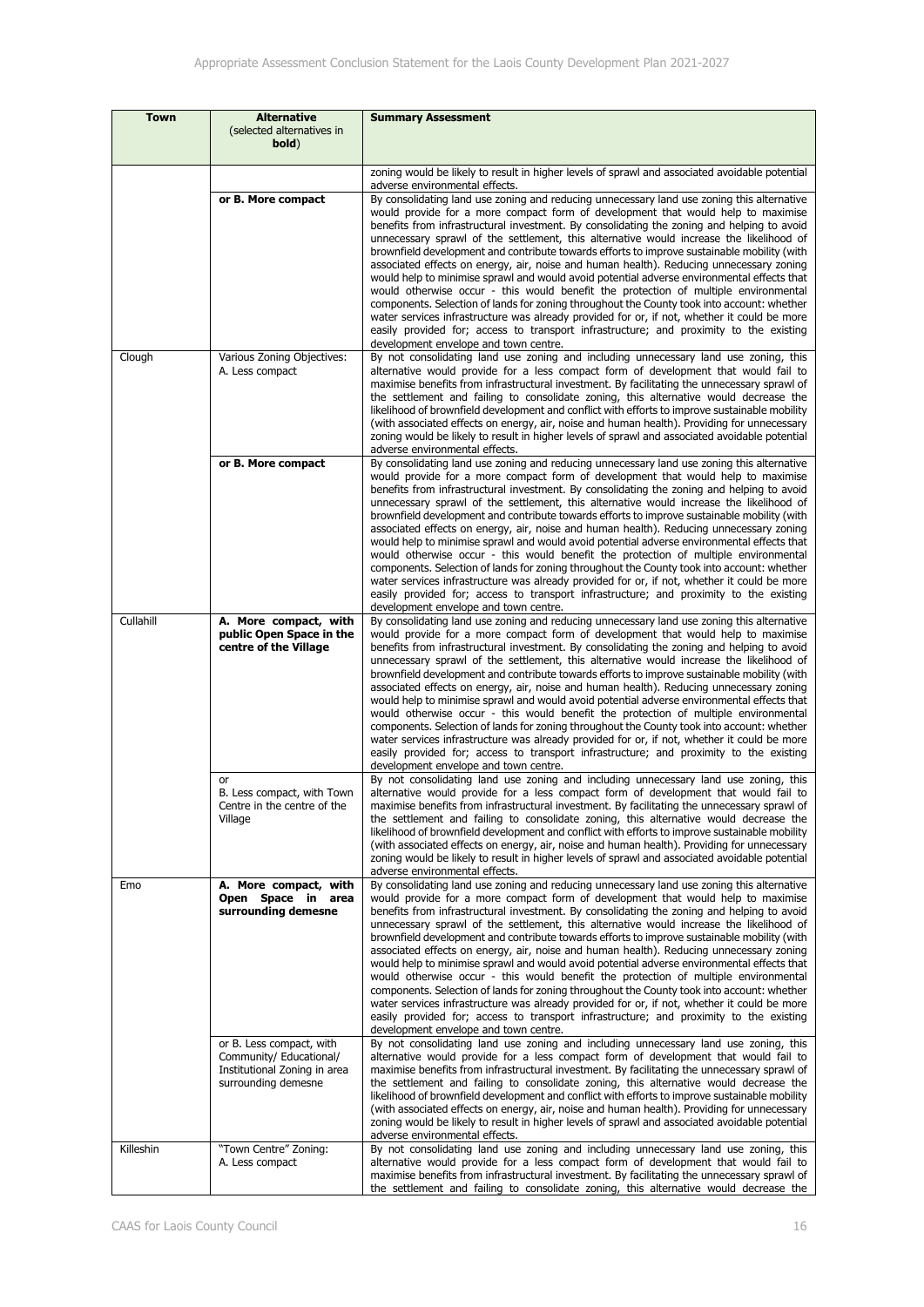| Town    | <b>Alternative</b><br>(selected alternatives in<br>bold) | <b>Summary Assessment</b>                                                                                                                                                                                                                                                                                                                                                                                                                                                                                                                                                                                                                                                                                                                                                                                                                                                                                                                                                                                                                                                              |
|---------|----------------------------------------------------------|----------------------------------------------------------------------------------------------------------------------------------------------------------------------------------------------------------------------------------------------------------------------------------------------------------------------------------------------------------------------------------------------------------------------------------------------------------------------------------------------------------------------------------------------------------------------------------------------------------------------------------------------------------------------------------------------------------------------------------------------------------------------------------------------------------------------------------------------------------------------------------------------------------------------------------------------------------------------------------------------------------------------------------------------------------------------------------------|
|         |                                                          |                                                                                                                                                                                                                                                                                                                                                                                                                                                                                                                                                                                                                                                                                                                                                                                                                                                                                                                                                                                                                                                                                        |
|         |                                                          | likelihood of brownfield development and conflict with efforts to improve sustainable mobility<br>(with associated effects on energy, air, noise and human health). Providing for unnecessary<br>zoning would be likely to result in higher levels of sprawl and associated avoidable potential<br>adverse environmental effects.                                                                                                                                                                                                                                                                                                                                                                                                                                                                                                                                                                                                                                                                                                                                                      |
|         | or B. More compact                                       | By consolidating land use zoning and reducing unnecessary land use zoning this alternative<br>would provide for a more compact form of development that would help to maximise<br>benefits from infrastructural investment. By consolidating the zoning and helping to avoid<br>unnecessary sprawl of the settlement, this alternative would increase the likelihood of<br>brownfield development and contribute towards efforts to improve sustainable mobility (with<br>associated effects on energy, air, noise and human health). Reducing unnecessary zoning<br>would help to minimise sprawl and would avoid potential adverse environmental effects that<br>would otherwise occur - this would benefit the protection of multiple environmental<br>components. Selection of lands for zoning throughout the County took into account: whether<br>water services infrastructure was already provided for or, if not, whether it could be more<br>easily provided for; access to transport infrastructure; and proximity to the existing<br>development envelope and town centre. |
| Timahoe | Zoning of Round Tower Site:<br>A. Village Centre         | This is an existing cultural heritage asset in the town that includes built heritage. Providing<br>for potential future tourism uses at this site could contribute towards the future sustainable                                                                                                                                                                                                                                                                                                                                                                                                                                                                                                                                                                                                                                                                                                                                                                                                                                                                                      |
|         | or B. Tourism or Leisure                                 | development of the town and associated environmental protection and management.                                                                                                                                                                                                                                                                                                                                                                                                                                                                                                                                                                                                                                                                                                                                                                                                                                                                                                                                                                                                        |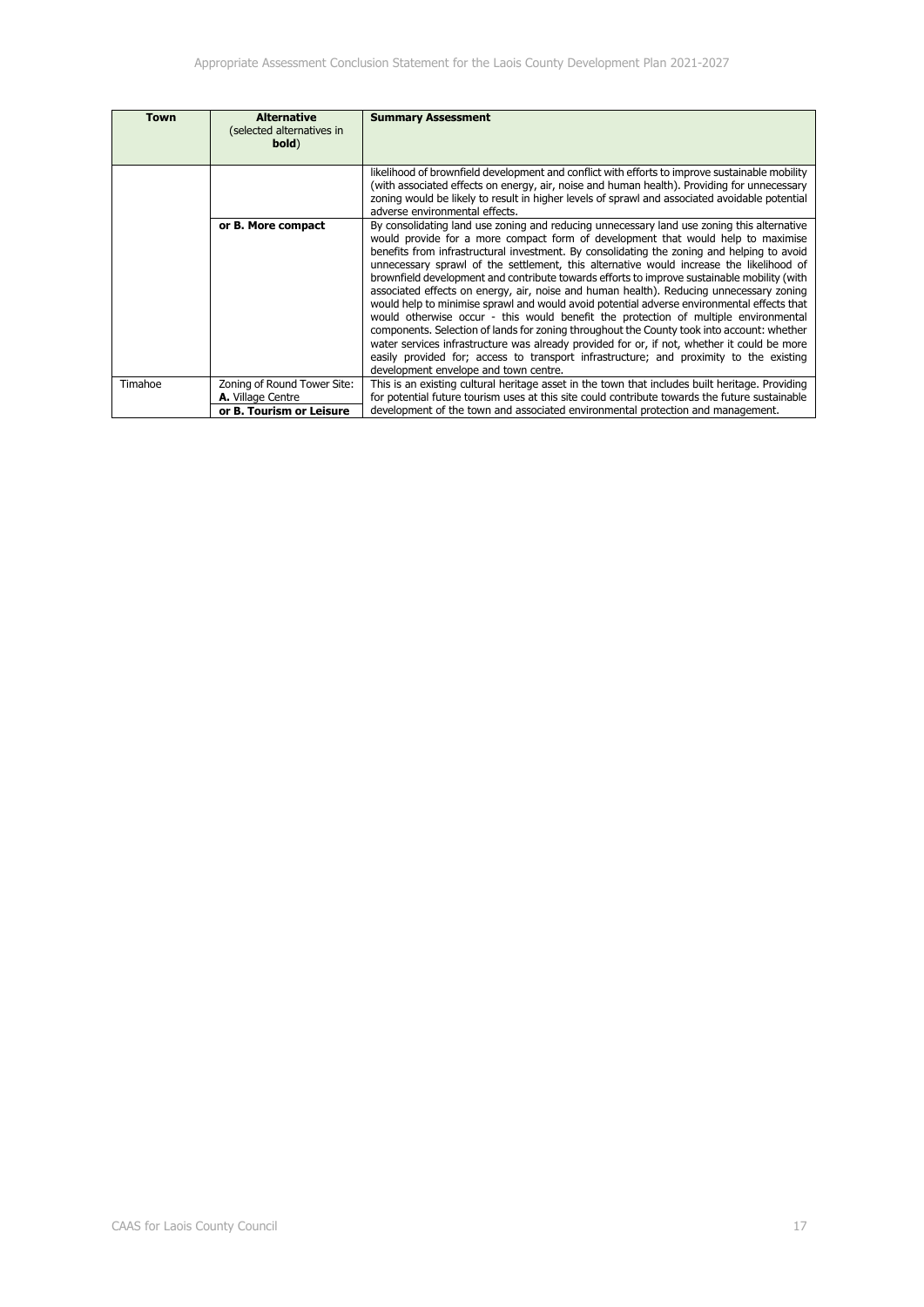# **Section 4 AA Determination**